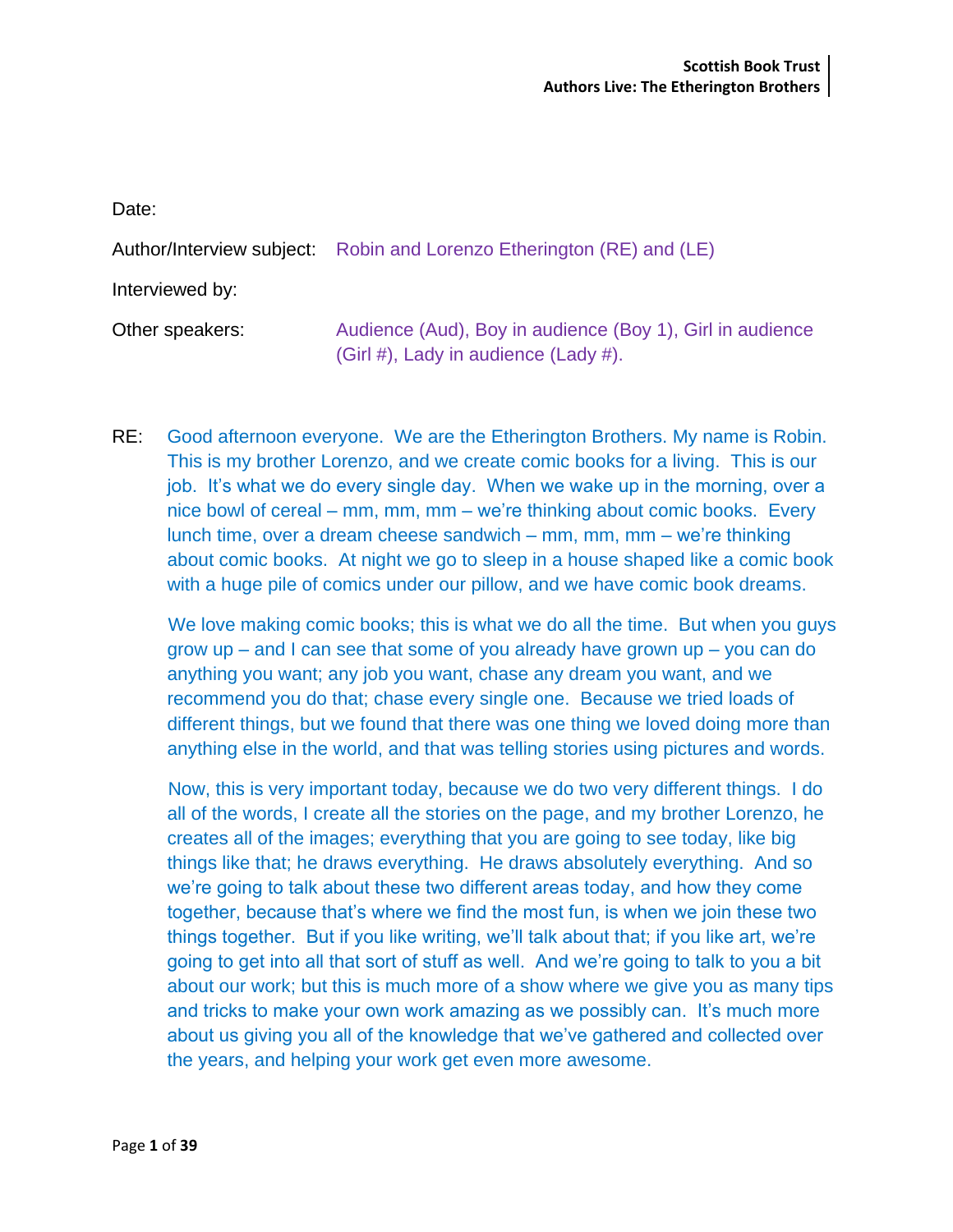So before we get into the show  $-$  and we have a lot to talk about today  $-$  we need to see if we've got the right people with us, here in the room. So adults and semi-responsible adults included, hands up if you've ever read a comic book or a graphic novel or a Manga in your life ever – hands up!

- LE: Guilty!
- RE: Guilty! Good. If your hand stays down and there are a few parents' hands stayed down – you've had an unfortunate life! And we'll see if we can correct that in the next hour. Okay, that's a good start, but shall we keep it going, shall we see?
- LE: Yeah.
- RE: Okay, right, let's see if we're still talking to the right people. Hands up if you've ever heard of *Transformers*: duh, duh, duh. We've created *Transformers* comics. Hands up if you've ever heard of *Star Wars*: zh, zh, zh. We've created *Star Wars* comics. Keep your hand up if you've ever heard of *Madagascar*; *Kung Fu Panda*; *Monsters versus Aliens*; *Wallace and Gromit*. Double hands up and double feet up; try not to kick the head off the person in front of you if you've heard of *Angry Birds*! And relax!

We have created comic books for all of these ideas, all of these characters, all of these worlds, which is great fun. It's great fun. But there's one important thing that links everything I've just said, and that is, we did not invent them. We didn't invent the *Star Wars* universe; we didn't make up light sabres. We didn't invent *Wallace and Gromit*; we didn't create them out of Plasticene; we just took those characters, and we told brand new stories with them, which is great fun. It's great fun when you're practising drawing and writing, to look at things you really love and try and copy them and learn how they did it. And that will help you make your own amazing stuff.

But the best thing about creating, the thing that we enjoy personally the most, is making up our own stories. And we're going to talk a bit today, and we're going to talk a bit about *Monkey Nuts* and *Baggage*, which are two of the graphic novels where we made up the whole world, all the characters, all of the stories. But as I said, this is about giving you guys all of our ideas. Basically, we're going to give you everything that we've learnt for free, and then you can become more famous than us.

LE: [laugh].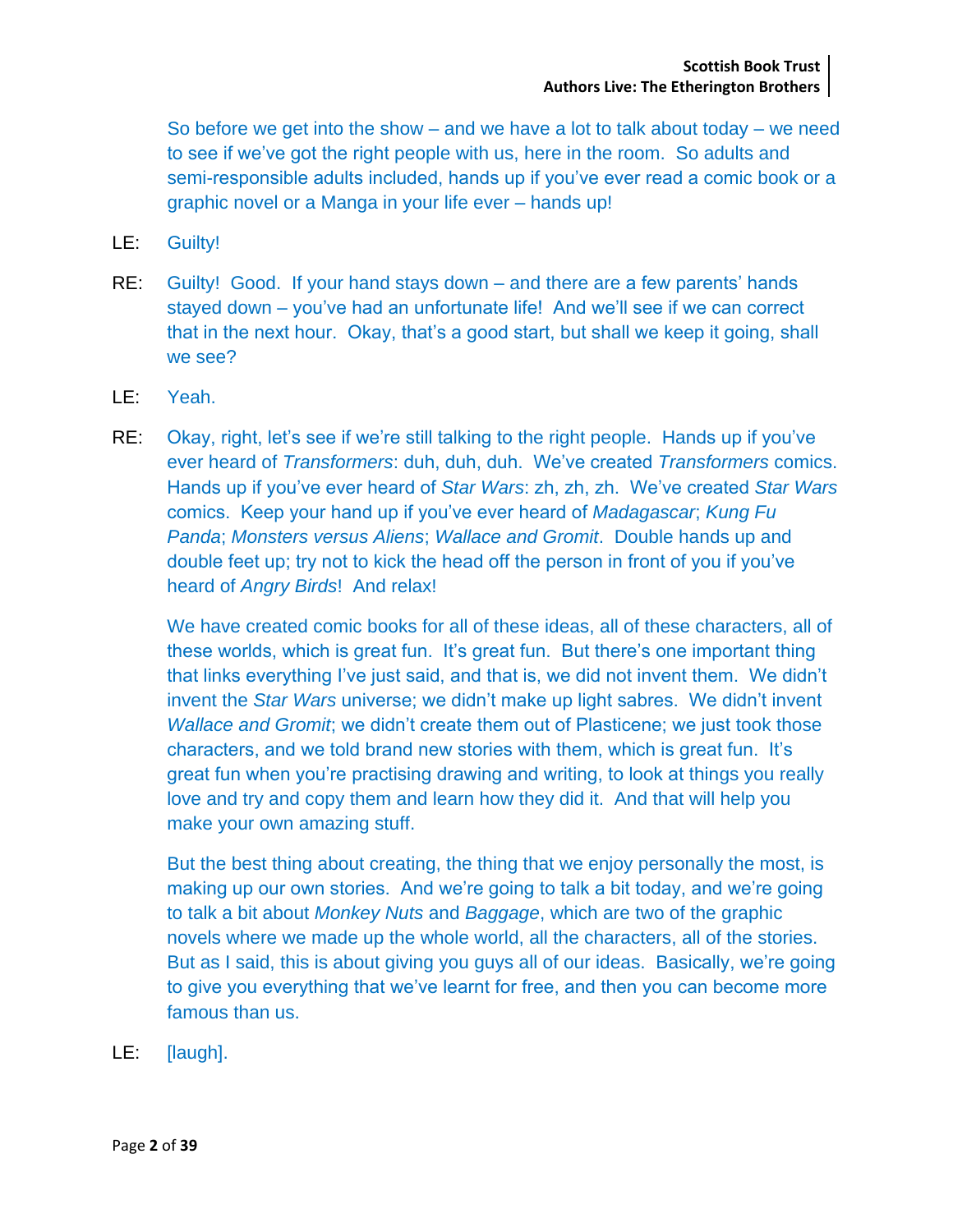- RE: Pretty good deal, yeah? I think it sounds like a great deal. So let's get straight into it; let's not mess around; let's see what we're going to actually look at today. Well, our Big Adventure Show is going to look at a few story-starting areas. We're going to look at these six to get us in there: we're going to look at genre; we're going to look at worlds; we're going to look at character; stuff…
- LE: [laugh].
- RE: …don't know what that's going to be obstacles, and choices. Okay? But don't worry if you don't know what all these things mean yet. As we get to each one, we'll get in there. But let's start, possibly a little bit obviously, at the beginning, with genre. Let's have a little look at genre.
- LE: Okay, so hands up who can tell me what the word 'genre' means? Okay, who has ever heard the word…hands up if you've heard the word before, first of all; let's try with that. Who has heard the word 'genre'?
- RE: Okay.
- LE: Quite a few of you; okay. Anybody think they can tell me what genre means? Okay. Anybody think they can tell me what it means?

Boy #:Is it a type of, like, it's like a type of subject.

LE: A type of subject; yeah, a type of story. A genre is a type of story. And the great thing about genres is, they are really useful for us when we want to, kind of, know what we can expect from a story or a video game or a movie, because by picking the genre, we sort of know a little bit about what we're going to get from it. So If we were reading a horror story or we were playing a horror video game or reading a horror comic book, we'd have an idea of the sort of things we'd get in that, because we know a little bit about the genre. And lots of writers and lots of artists like to pick their favourite genre to work in, just as we, as readers, like to read our favourite genres, because it's got elements that inspire us.

Okay? But genres – there's something amazing you can do with genres, and to give you an example of how that works from something you might have already done, I'd like to ask who here lovers the delicious treat that is breakfast cereals. Who likes to eat breakfast cereals? Anybody?

Boy #:Yeah.

LE: Okay, good. My favourite, favourite food. And you might think, what have breakfast cereals got to do with genre? Well, they are very, very similar in many ways. If I asked you guys to put your hands up and tell me your favourite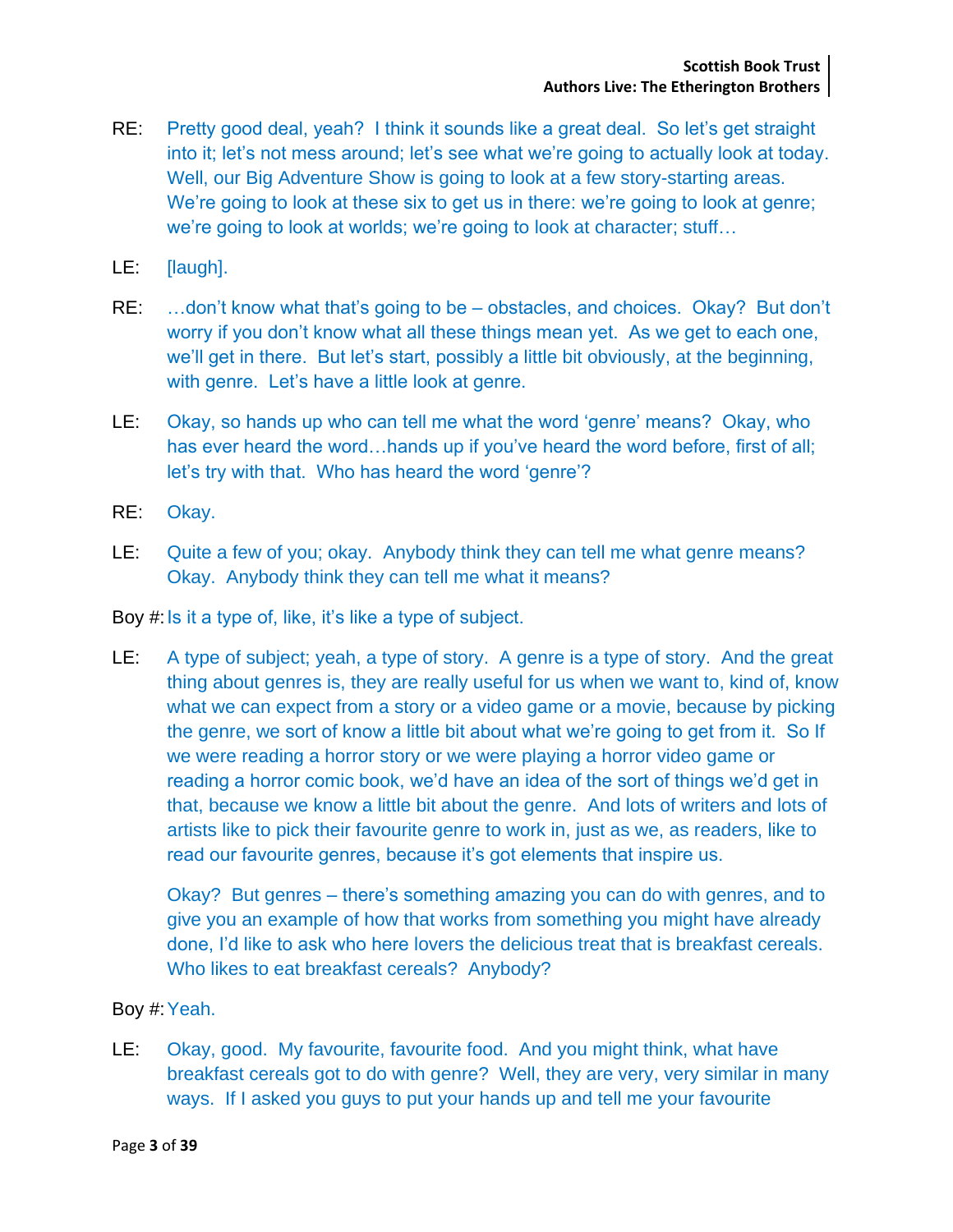breakfast cereal, you'd all have different answers for which were your favourites, and breakfast cereals are like genres, because we know a little bit about what we're going to expect from them. If it's a breakfast cereal that's got loads of chocolate and sugar in it, we know that it's probably going to be (a) delicious…

- RE: [laugh].
- LE: ...and (b) we won't have many teeth left after we've finished eating it. If it's something that's maybe a little bit more healthy and a little bit better for us, then we know that we'll get those benefits, but we might be on the toilet more than usual.
- RE: [laugh].
- LE: So these different breakfast cereals all give us different kinds of things. Now, that's quite obvious; breakfast cereal genres have each got their own characteristics; but this amazing thing we can do; hands up who has ever mixed two breakfast cereals together.

Good! Both hands up. Good. Keep your hands up if you've ever mixed three together.

- RE: Three breakfast cereals?
- LE: Anybody done four? Okay; there are still hands staying up.
- RE: Some people…
- LE: Sometimes it's just taking a multi-pack and going crrk, whew. That's good, that's good; that's what we do. So mixing breakfast cereals together is great for the key reason that now you've got a bowl of food in front of you, and you don't know what you're going to get in every mouthful. Every mouthful is different; it's got a little bit of this, a little bit of that; it's slightly surprising and it's way more interesting than the breakfast cereals alone. Well, funnily enough, we can do something quite similar with genre.

So we created the genre wheel. Now, you guys can all use this for creating your own comic books and your own stories and your own art. You draw a disc, a wheel, and you divide it up into sections – it can be four or eight – and in each of those sections you write a different genre. And what we're going to do first of all is, we're going to spin this wheel; we're going to pretend we're spinning this wheel, and whichever genre it lands on, that's the story we're going to start telling.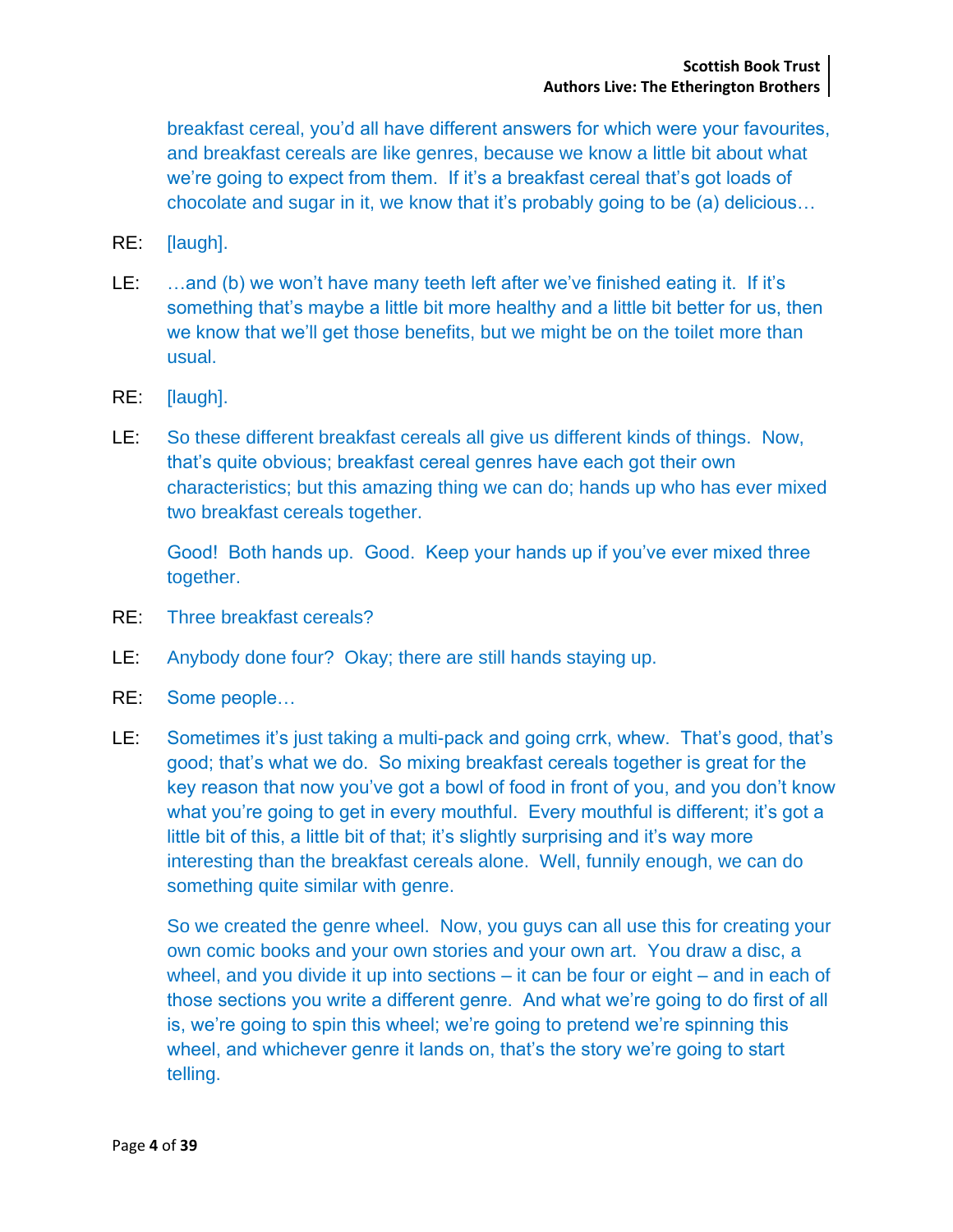So let's say we spun our wheel or genres and it landed on horror – okay? Now, because we're starting with the genre, sort of, at its basic form, it's everything we expect. So our horror story has as its lead character, as its protagonist, the type of character we would expect to find in a horror story. So I would like to introduce you now to Bob the Zombie.

- RE: Ahrrgh!
- LE: Okay, good, right. Now, Bob the Zombie, because he's in a horror story, he does three main things, and they are all things that we would probably expect to see in a horror story. So number one, he likes to eat brains.
- RE: Brains! Yum!
- LE: Very good. Number two, he, sort of, wanders around looking a bit gooey and a bit disgusting, and generally being a bit, you know, off-putting to other people.
- RE: Brains! Brains! Brains, brains, brains!
- LE: [laugh]. Keep coming.
- RE: Brains…oh!
- LE: Zombies get itchy too; it's a fact. Okay, and finally number three, he likes to turn other people into zombies.
- RE: Brains!
- LE: Okay, good. Now, as I said, that is a horror story as we would expect. But we're using our wheel of genres today to try and create something a little bit more interesting. So let's imagine we spun our genre wheel; we've got three other genres other than horror on our wheel. Hands up which of the other genres would you like to see Bob the Zombie in, instead? Okay…
- Girl #: Romance.
- LE: Romance!
- RE: Ugh!
- LE: Who wants to see Bob the Zombie in a romance story?
- Aud: [Cheers].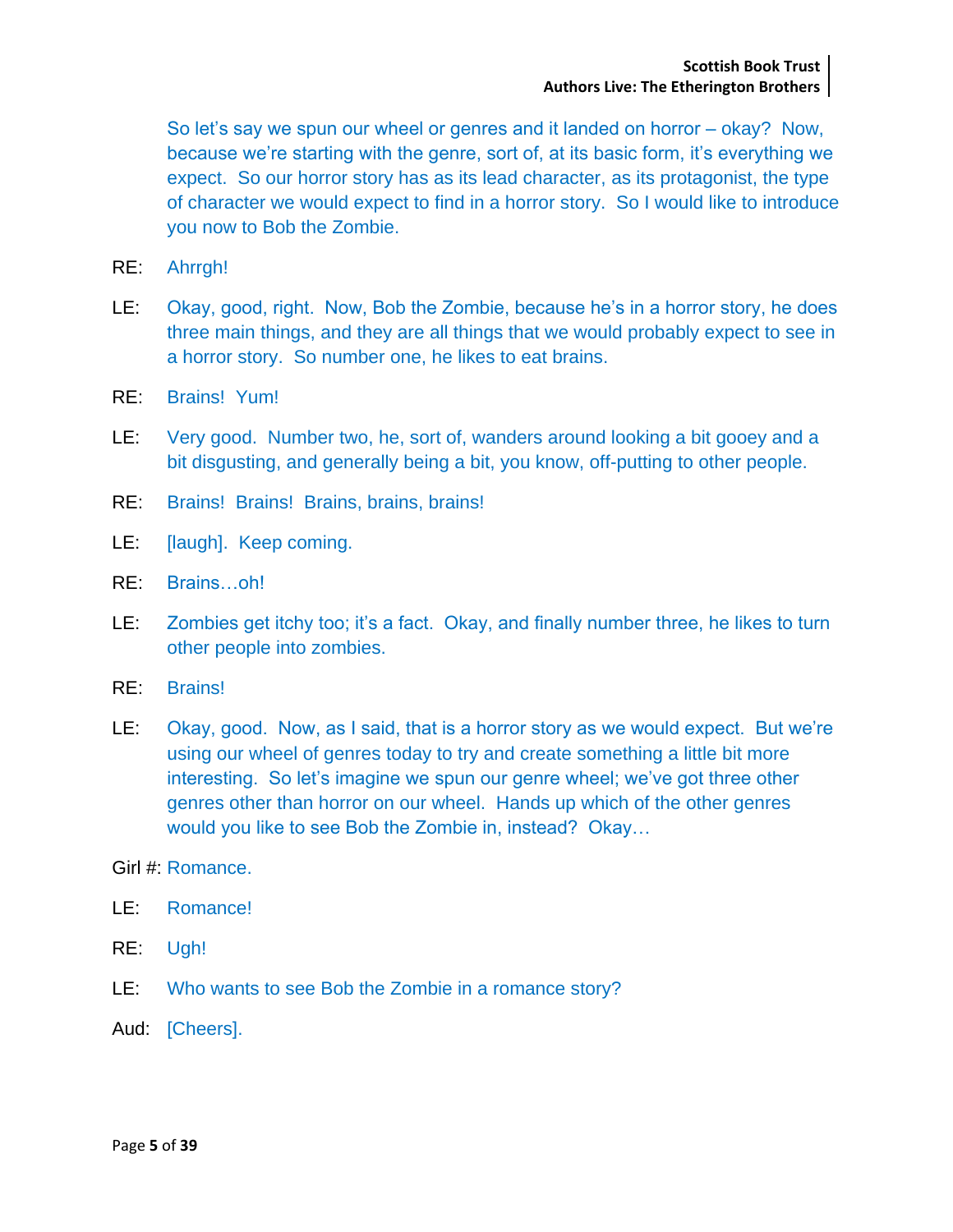- LE: I know I do. Okay, so Bob the Zombie has been staring lovingly from the dumpster that he lives in, at a beautiful, beautiful zombie girl for the past two weeks.
- RE: Eh…Oh!
- Aud: [Laughter].
- LE: He finally has plucked up the courage to go over to her and speak to her. He climbs out of his house…
- RE: [Grunting].
- LE: Very good, very good. And begins to walk towards her. As he goes, he spots on the ground what he thinks is the greatest item to declare his love with that he has ever seen. He picks it up…
- RE: [Blowing].
- LE: ...and dusts it off, apparently [laugh]. He walks up to the girl, his heart beating in his chest…
- RE: [Patting noises].
- LE: …or whatever is in there; something's beating, something gooey.
- RE: [Grunting].
- LE: He approaches the girl, he's nervous; he offers her this gift of his undying love and says…
- RE: Brains!
- LE: [laugh].
- Aud: [Laughter].
- LE: Ah, he struck out. It doesn't matter, Bob the Zombie, because we've got two genres left. Hands up who wants to see Bob the Zombie in one of our other genres; which of the other two genres would you like to see him in? Okay…

Boy #:Comedy.

- LE: Comedy! Who wants to see Bob the Zombie in a comedy?
- RE: I get the feeling I'm already in a comedy!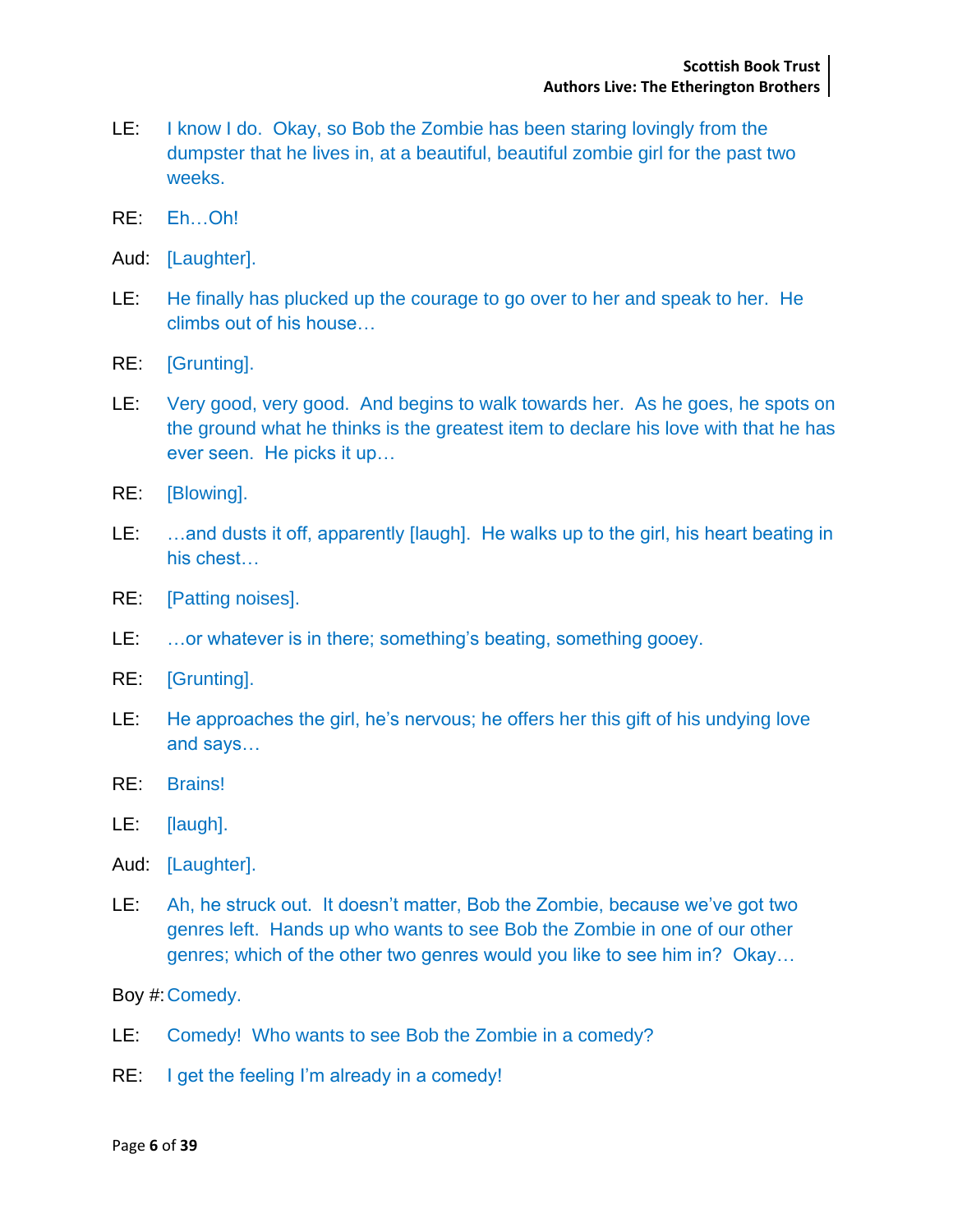- LE: Very good. So Bob the Zombie, having struck out with his girl, has decided that maybe there's another way to meet zombie girls and have general adoration; and that is to go on stage.
- RE: [Grunting].
- LE: So he's decided he is going to become the first, and probably only ever stand-up zombie comedian.
- RE: Ahhrgh!
- LE: He's been getting ready for his Edinburgh show for weeks and weeks and weeks. The whole show hangs off what he thinks is the greatest opening joke of any stand-up show ever. It's the night of the show; the audience is all packed out in the seats. He climbs up onto the stage. A spotlight hits him.
- RE: Oh!
- LE: [laugh]. He shuffles gooily up to the mike, clears his throat...
- RE: [Cough].
- LE: …and delivers what he thinks is the greatest opening joke of any stand-up comedy act in the world, ever.
- RE: Brains? Egh!
- Aud: [Laughter].
- LE: Got a laugh; that's good, that's good. So right, we've got one more genre left. Who wants to see Bob the Zombie in a crime story?
- RE: [Growling].
- LE: Okay, good, right. So there's been a murrder! Okay? I spoke Scottish in the middle of that sentence. There's been a murrder!
- RE: Regional accent.
- LE: Chief Detective, Superintendent Bob the Zombie policeman has arrived at the scene.
- RE: Ugh!
- LE: The victim lies in the middle of the room. There's blood everywhere. Bob the detective zombie, ex-comedian, walks around the room, walks around the crime scene inspecting all of the clues and evidence.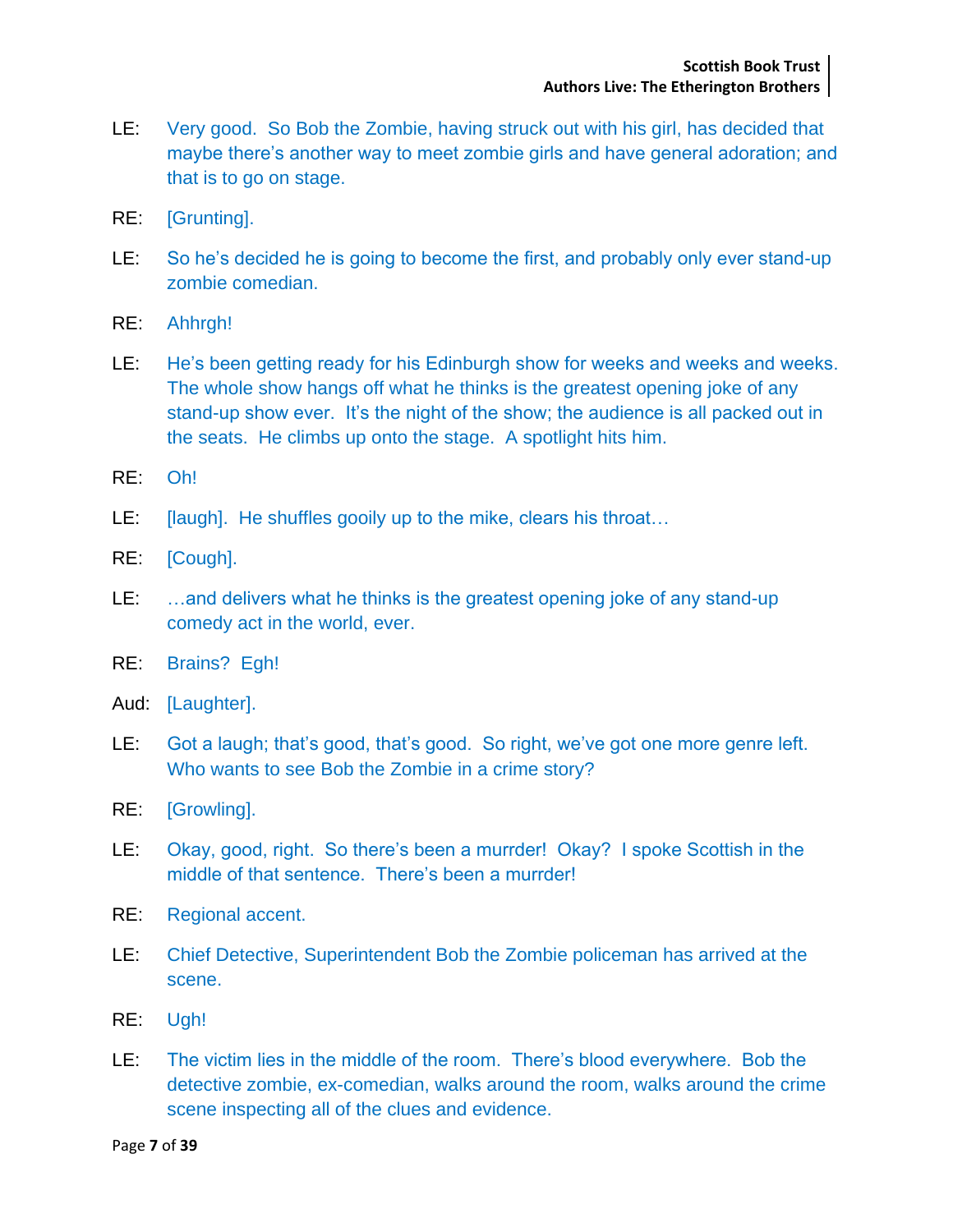- RE: Brains, brains, brains, brains, brains, brains! Brains! Hegh!
- LE: We've got a long way okay. Finally he feels he knows who the murderer was. He points an accusing finger at the guilty party. The only thing that has yet to be revealed, Poirot-style, is just what the murder weapon is: putting his gooey hand into an even gooeyer evidence bag, Bob the Zombie pulls out what was used to commit this heinous crime, and says, accusationally:
- RE: Brains!
- Aud: [Laughter].
- LE: Can we have a little round of applause for Bob the Zombie, please.
- Aud: [Applause].
- LE: One of the more dynamic zombies. So you can see there that by taking a character or elements of one story and forcing them into another story, we instantly start creating funny and weird and unusual, and unexpected stories. So when you are creating your own stories like this, as soon as it starts getting boring, put another genre in; think of the, sort of, the classic elements of that genre, and make your characters have to react with those. And continue mixing your breakfast cereal, because that's delicious.
- RE: [laugh].
- LE: Okay.
- RE: Okay, that was a good story starter. Well, let's move on; let's try something different; let's move into the next slide, when it wants to join me. There we go. World! WORLD! That's my world voice; it has to be big enough for a whole planet; WORLD! World; why is world important? Well, world is important because every story takes place somewhere. There's no animation, no film you've ever watched, no game you've ever played, no book you've ever read, that takes place on a white background. They all exist in a world, and that world can be as important as the characters themselves. In fact, sometimes it can be even more important; it can be so important it takes on a character of its own.

I'm going to show you how this works today. And I'm going to show you how you can actually start to create entire stories just using the world, not using anything else at all. So let's begin by seeing if we can find a connection here. So guys, tell me if you've heard of a show – you've probably heard of a show, you've probably definitely heard of a show, and seen a show, whose theme tune goes a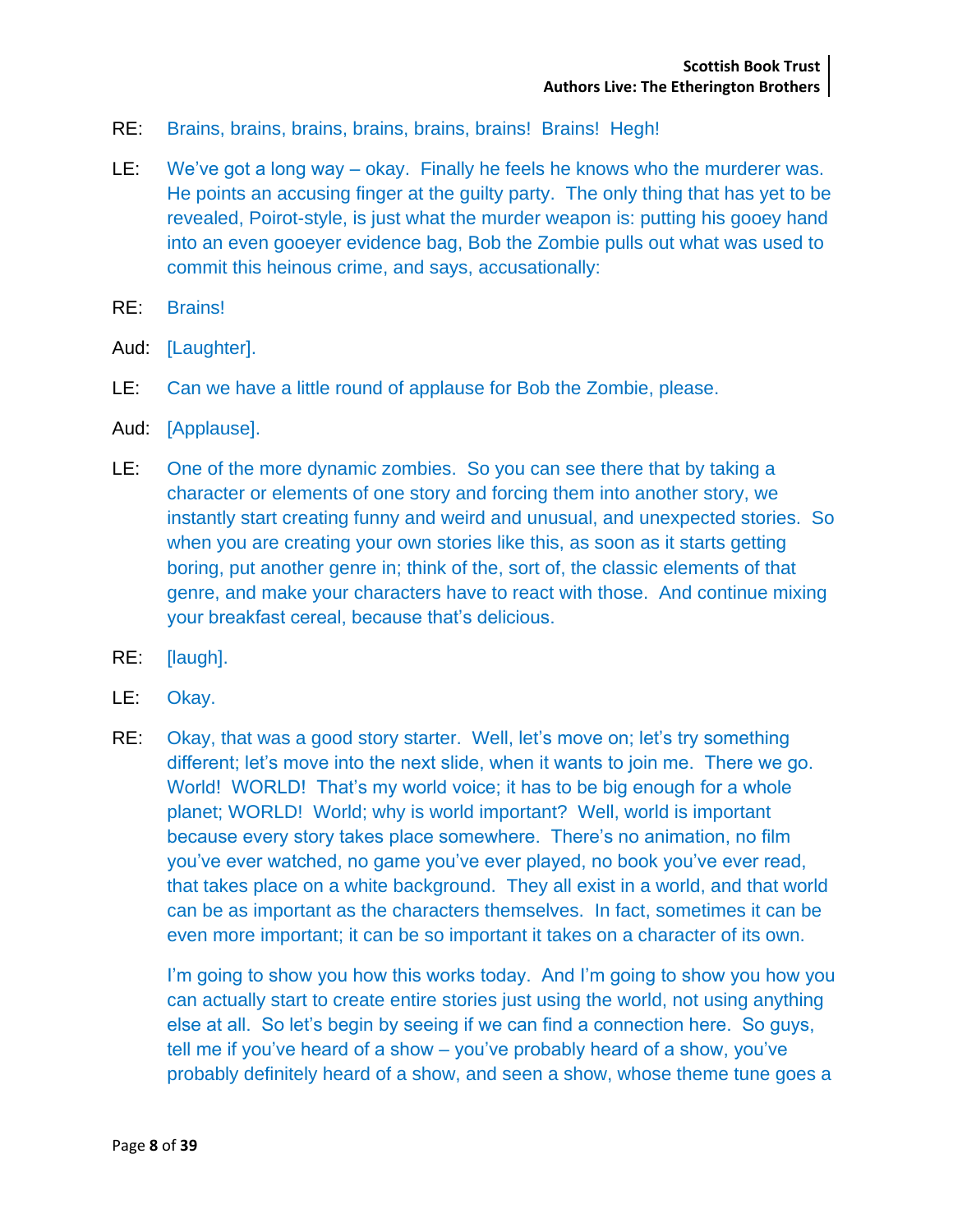little bit like this [singing] *The Simpsons*. Anybody heard of the Simpsons? Yeah, you guys have all heard of the Simpsons.

Right, hands up who can tell me where the Simpsons live. Where do they live? Hands up who knows. Okay; I like to make the roving mikes move.

Boy #:Springfield.

- LE: Springfield!
- RE: Springfield! Absolutely; the Simpsons live in Springfield. You all know Springfield. You know every single aspect of this world; you know that there's a power plant and that there's a zoo, and there's a school and there's a corner shop, and you know every bit of this world, okay? It's all very fun, it's all very interesting, but the most important aspect of Springfield is none of that stuff; it's just the name itself; Spring Field. And there are two parts here which we're going to snap in half now: crrrk. We've got the spring over here, and we've got the field over here.

Now, the field is the important bit, not the spring; so let's get rid of that: wheech, doing, doing, doing – oh, that's a rubbish joke!

- LE: [laugh].
- RE: Okay; field. Why is this important? Well, field is important because all over America there are loads and loads of towns that end with the word 'field', just like in England and Scotland there are loads of places that end with the word 'ton' or 'town'. In France it's ville; in Germany it's burg. What this field does, this bit stuck on the end, is it makes it sound like a real place; somewhere people really could live – okay? But what you put on the beginning, that actually can change the whole town; in fact, it can create the stories. I'm going to show you how we're going to do this with you guys right now; it's so simple and it's so quick, and it gets the stories going.

So hands up if you have a pet at home – any pet at all.

- LE: Any pet.
- RE: [Singing]. Any pet will do. Okay; so all I'm going to do is, I'm going to point to one of you, and I want you to tell me what type of animal it is, and then what the name is for your pet. And it could be your pet name for the pet, if that's funnier, or more interesting.
- LE: The weirder the better.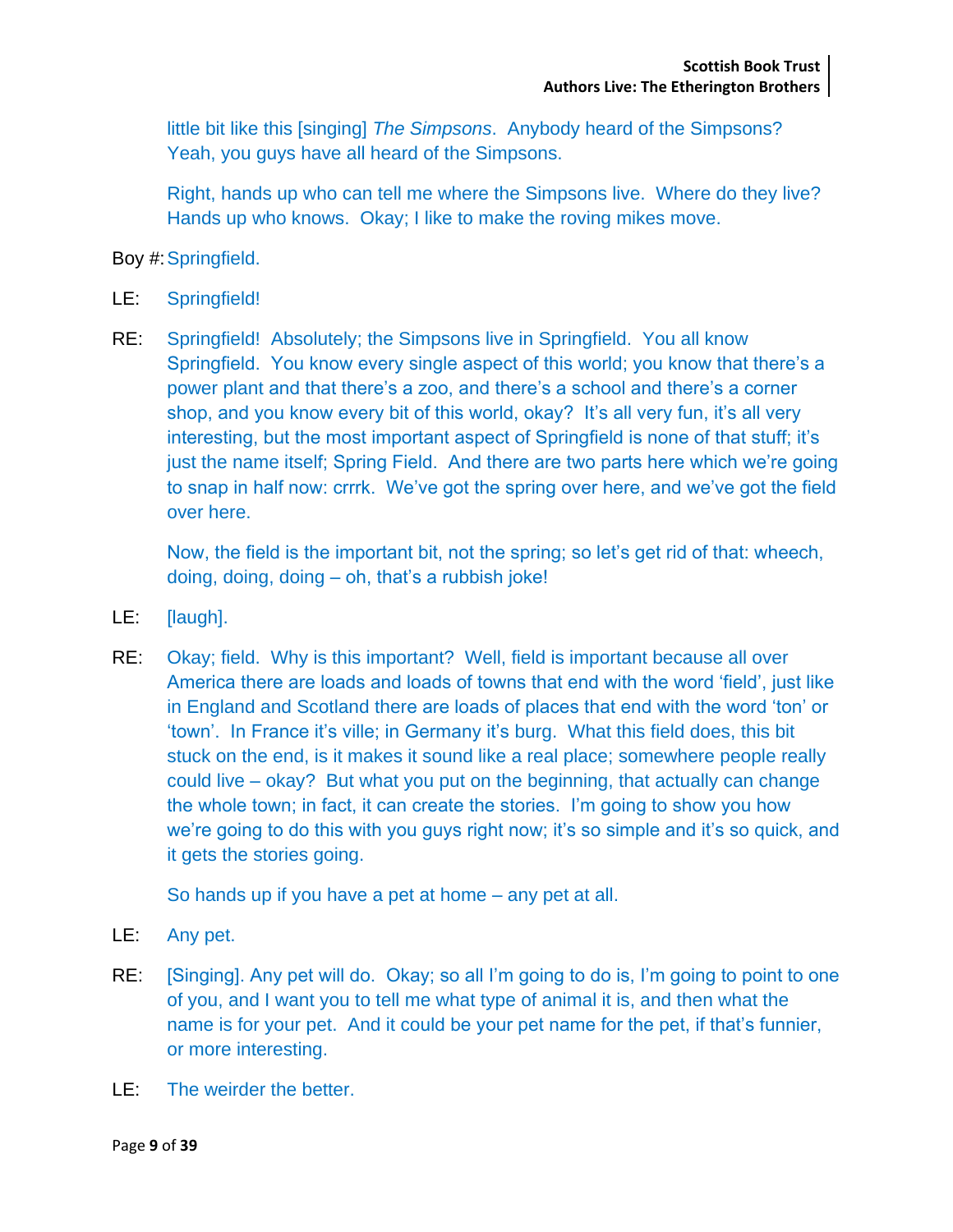- RE: We don't mind; the weirder the better, as far as I'm concerned. So let's have, right, number one, girl on the end here. First of all, what type of animal do you have?
- Girl #: A dog.
- RE: A dog.
- LE: A dog!
- RE: And your dog is called?
- Girl #: Sizzle.
- LE: Sizzle!
- RE: Sizzle! Boom! It's a good name for a dog. Sizzleburg.
- LE: It's hot.
- RE: It's grilling the town.
- RE: It's hot…
- LE: It's like it is up here.
- RE: …in Sizzleburg. In Sizzleburg every day, you know, like, you're having what I would presume is probably quite an untraditionally warm Scottish summer – yeah? I can see looks on your faces; you're struggling. You're struggling with the heat – so are we. But in Sizzleburg every day is hot enough to fry you like an egg.
- LE: Yeah.
- RE: Okay? You walk outside that door and it's just, crrrr!
- LE: [laugh].
- RE: A pile of ash, okay? So you've got to always think about what you're wearing; you've got to be in protection all the time – all the time. Everybody in Sizzleburg, pretty much everybody stays indoors the whole time. They don't meet many people, don't make many friends, okay? A bit sad. Let's try somewhere different; another pet. Hands up if you've got a pet at home. Now you understand how it works, you're going to see where we're going. So pet, pet, pet; let's have the boy there with his hand up. First of all, what type of animal?

Boy #:A dog.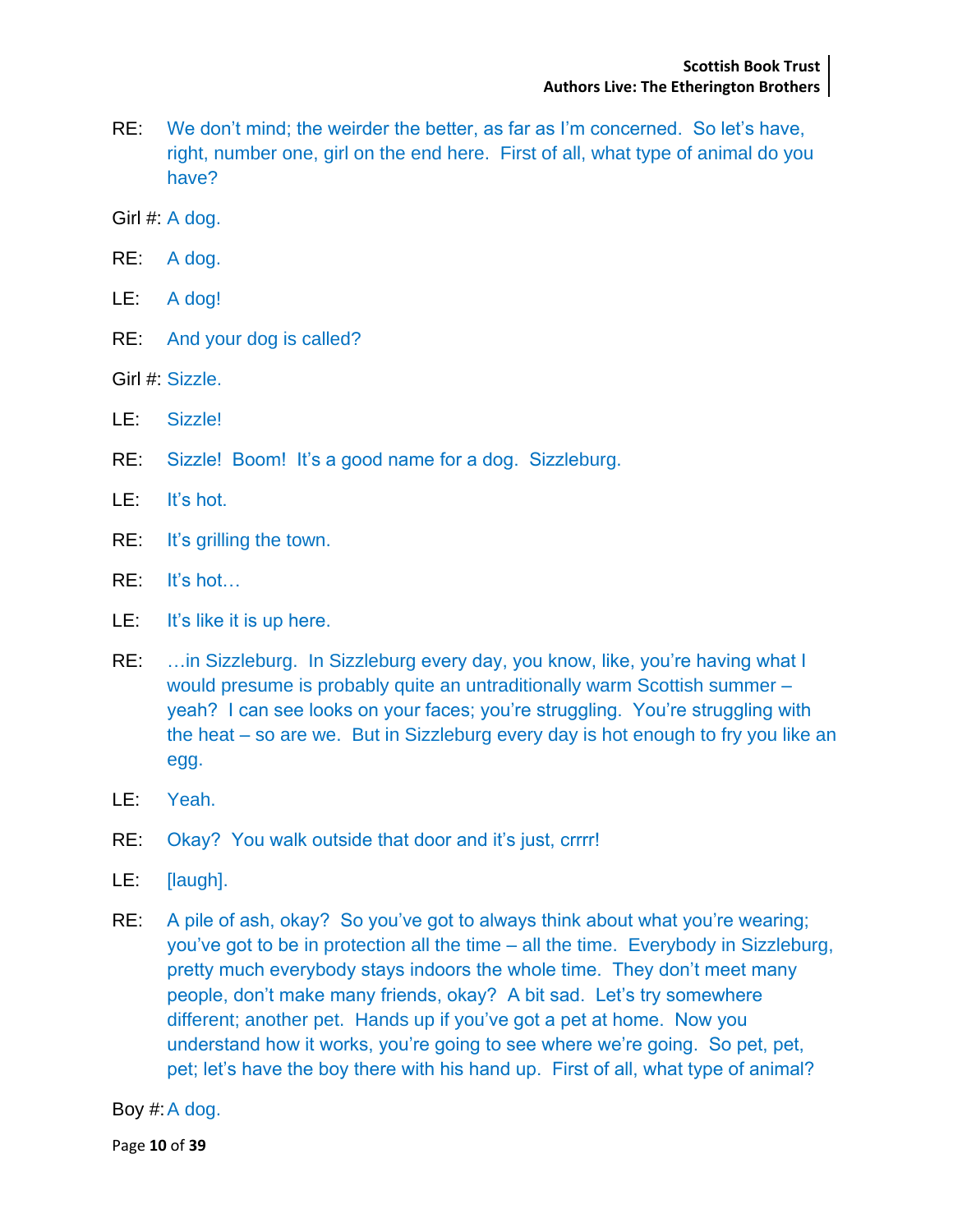- LE: A dog.
- RE: A dog. And what is your dog called?

Boy #:Bonsai.

RE: Bonsai the dog, okay. So those of you who don't know, bonsai is a hobby where you grow miniature trees and bushes, okay? Bonsai; tiny little plants, miniature gardens. Is your dog particularly small? Is it made of leaves?

Boy #:No.

- LE: [laugh].
- RE: [laugh]. Exactly! In Bonsaiville everything is tiny!
- LE: [laugh] Except the people!
- RE: But everyone is normal size. So you're going, shall we take the kids to the park? It's a lovely, unfeasibly hot day in Edinburgh; let's take the kids to the park. All right, you ready? Yeah. Here we go!
- LE: [laugh].
- RE: There's the park down there, kids! Enjoy it from up here! There's a tiny little dog, and there's the smallest Frisbee I've ever seen thrown ever. I think I might have just trod on the mayor. Oh well, okay! One more, we'll do one more; one more, last pet, last pet, last pet! This girl right here; can we get a mike? What pet do you have – what type of animal?

Girl #: A fish.

- LE: A fish!
- RE: A fish; good.
- LE: This is promising, this is promising.
- RE: And your fish is called?
- Girl #: Killer.
- RE: Killer!
- LE: Killer!
- RE: What type of fish is it? What type of fish? Can you tell me what type of fish it is?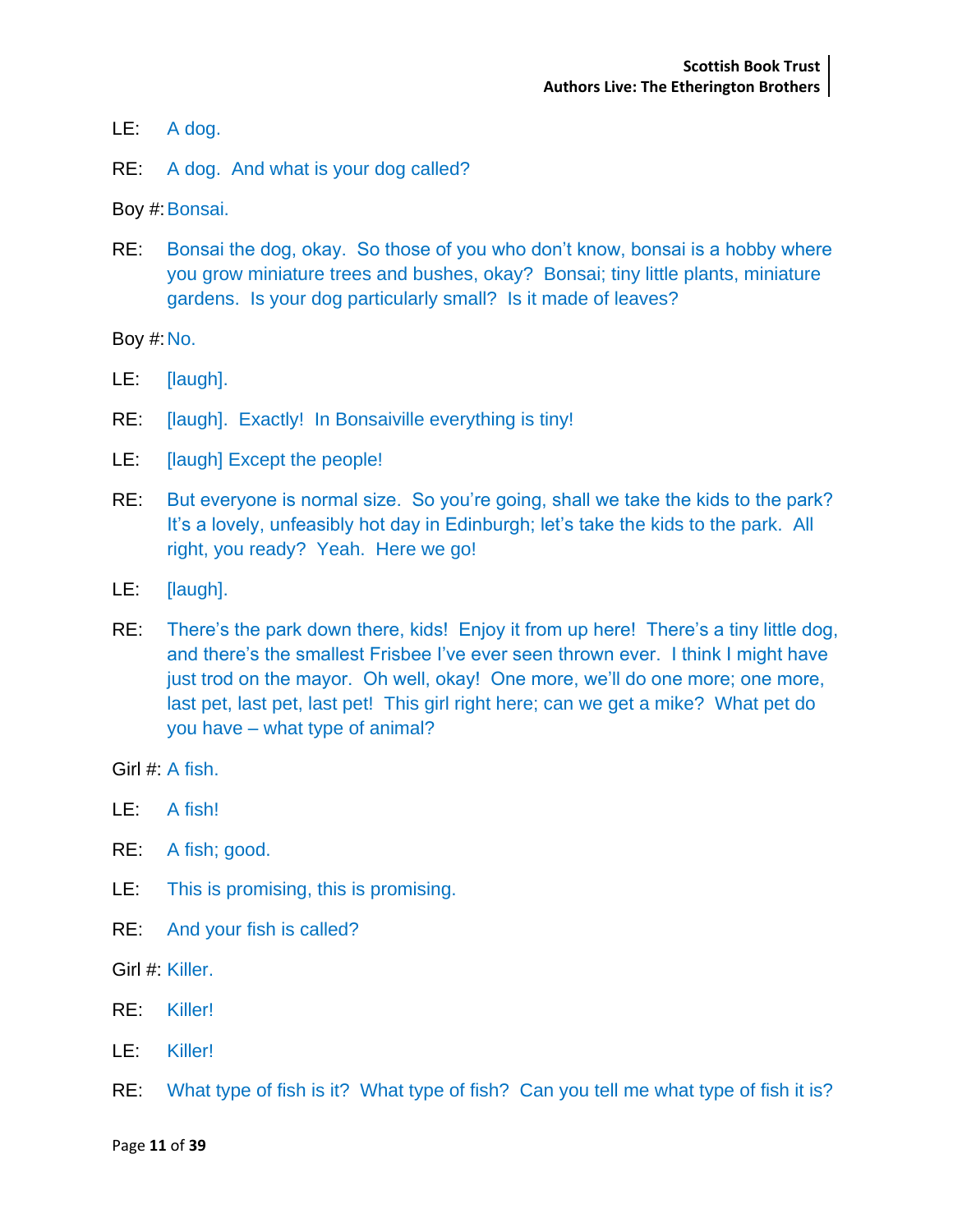Girl #: I'm not sure.

- RE: It's definitely not a shark, though, is it?
- LE: It's not big, though, is it?
- RE: And it doesn't have a lot of sharp teeth, and it's never killed anything. Okay, that's good. A fish with a name that doesn't match up; I like this. Okay: Killertown.
- LE: No-one lasts long in Killertown.
- RE: Nobody lasts long in Killertown. The only person who lasts long in Killertown is the person who's already dead.
- LE: [laugh].
- RE: Brains! [laugh]. Brains everywhere.
- LE: Like a buffet for Bob the Zombie!
- RE: Is, it's a buffet! There's another dead body over here yum, yum, yum, yum. Ooh, there's one over there! But I've got no friends, because everybody's dead! Or a murderer.

Anyway, ridiculous; but the point here is, what did we do? We just took one word and stuck it, pew! In front of that last bit, and we could begin to create new stories, new worlds. We haven't put, necessarily, any characters in. I added Bob the Zombie there, but I didn't have to do that. Who we then put in the story to turn that into a bigger story is totally up to you, and you could interpret Killertown or Killerville any way you want it; Bonsaiburg could mean anything you want. But it was the simplest, quickest way to get into a story just using the world to create the beginning.

Which is great; but obviously, we need to talk a little bit about a character there, so it seems obvious that we move to character next.

LE: Okay, so character is probably the place that you quite often will start when you make your own comics and your own stories, because characters are usually at the heart of every story, every comic. It's always about someone. But what I want to talk to you before we get into who these characters are, is talking about the way you use your art to try and tell your reader lots of extra secret stuff that they don't even know they're being told; because your job as a comic artist is to try and impart as much information about who the character is, how they might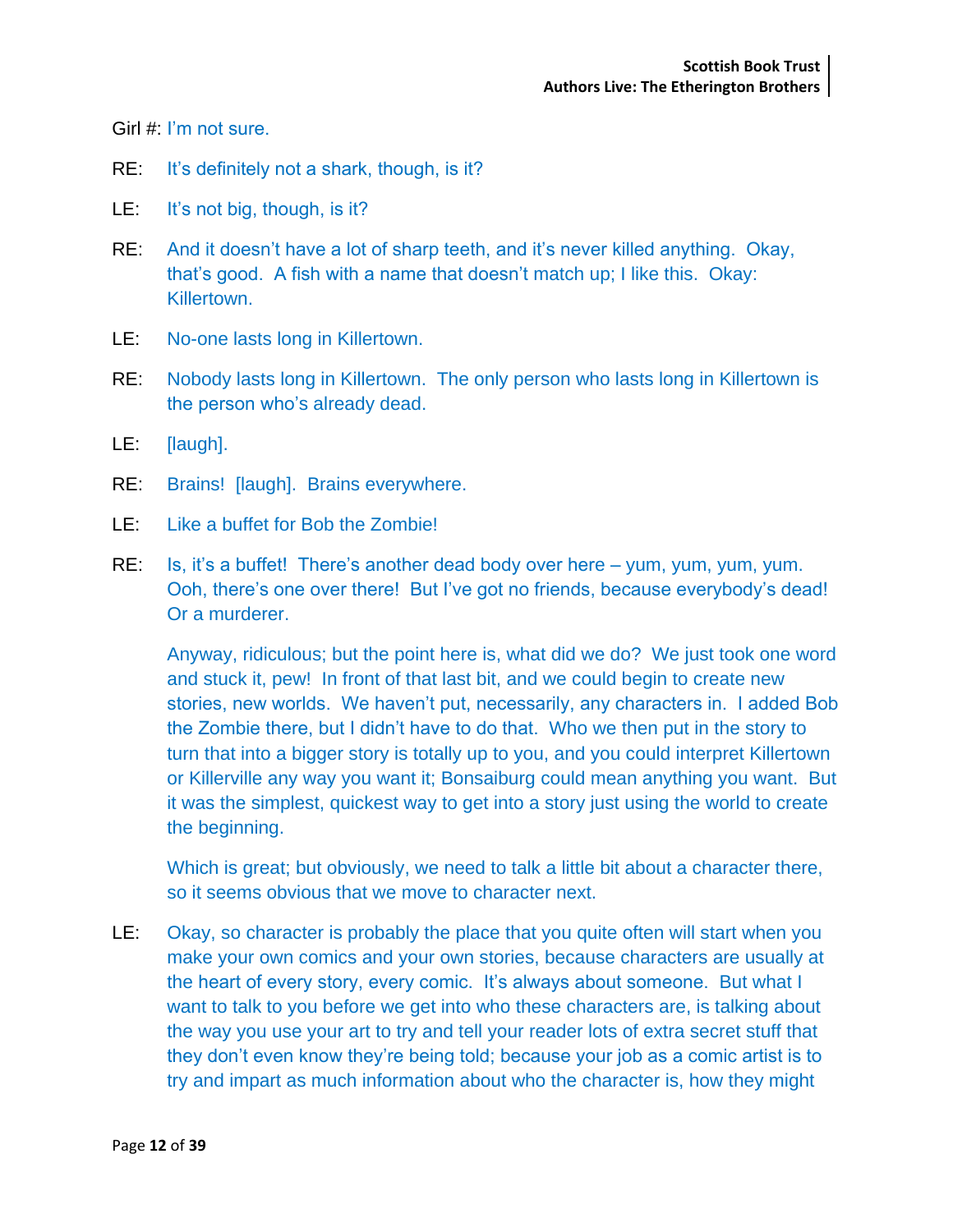move, how they might act, what type of person they are, as you possibly can in the way you draw them.

And there are lots of little tricks with this, and I'm going to show you a few using some characters that you probably already know; and maybe some of these things you won't have even noticed. So the first is body language. Now, we're going to give you some examples in a moment of body language, but I'm just going to talk about one character. Actually, we'll do examples first.

- RE: Do some examples.
- LE: So body language is a very interesting thing that we do all the time, and we're not always aware that we do it. So we'll do an exercise very quickly with you guys here. Okay, it's time to act!
- RE: You've just…you've seen me playing Bob the Zombie, and I think we'll all agree that was pretty impressive!
- LE: [laugh].
- RE: That's a Fringe show ready it's in the can, isn't it, right there! Twenty-four dates ready to go. Okay, now you guys get to do a little bit of acting, because the best acting ever, because you don't even have to move from where you're sitting. All I want you to do – parents and children included.
- LE: Yep.
- RE: I just want you to show me, in the way you sit in your chair, okay, how you would be sitting in your chair if instead of talking about zombies and weird things like that, I was standing up here instead telling you how to tidy your bedroom. There's only one way to tuck the sheets in…
- LE: You might slump down a bit...
- RE: ...you've got to get really right in there and you've got to get round about there. I don't know if you've ever been taught how to professionally pump a pillow, but it's a little bit like playing an accordion.
- LE: [laugh].
- RE: Okay, that's good.
- LE: Okay, it's good slumps; yeah, some people asleep; very good. It's good, it's good.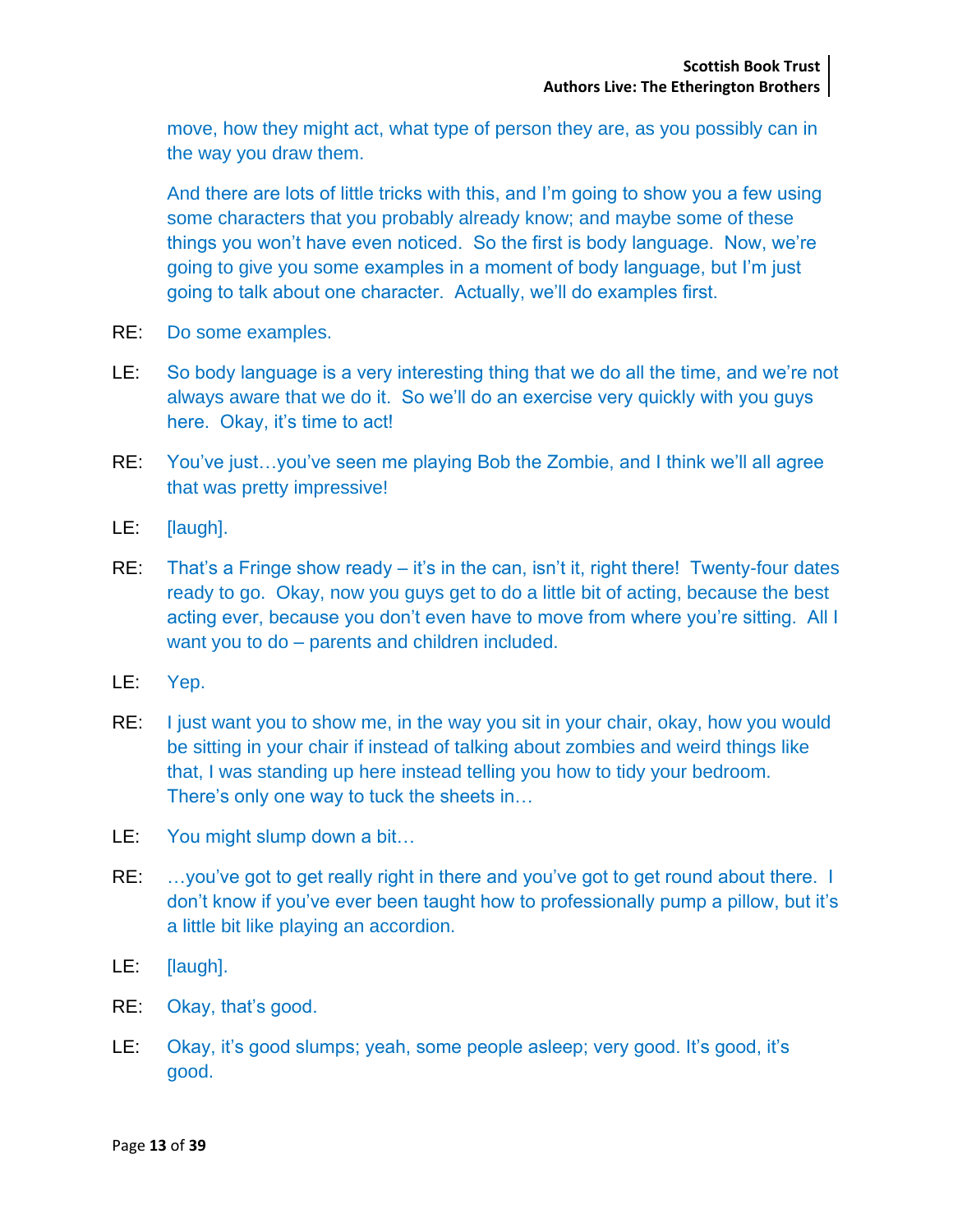- RE: Very good. Now show me, in the way that you're sitting in your chair, how you'd be sitting if instead of that, I was standing up here telling you how to get free sweets for life.
- LE: Okay; good, good!
- RE: Oh! Oh, a little bit more attentive!
- LE: Okay, yeah. Are you going to tell them that?
- RE: I do know the answer, but I'm not going to share it with you today.
- LE: Oh, right, okay.
- RE: So forgetting about sweets, if you can you probably can't now, but if you can that is body language. Now, the great thing about body language is we do it all the time, all of us, and usually we don't even know we're doing it. So let's say you're in school and your teacher asks you a question and it's something that you don't really know the answer to, and you don't really want to put your hand up in case you get it wrong and your friends laugh. So you sort of put your hand up, because it's always good to have a go, just in case. You don't really put it up; there's not a lot of effort in it, so you, sort of, hunker down in your chair and your hand probably comes up about that much…Owow!
- LE: Owow!
- RE: Owow! And you don't really want to get picked. But if your teacher asks you something which you really not only know the answer to, but it's something you care about passionately, well then, your hand's coming up and you're coming up out of your seat a bit, and you're probably wetting yourself a bit on the way up!
- LE: [laugh].
- RE: Because you're so excited and that is body language, okay? And it portrays...
- LE: You might be wetting yourself...
- RE: And it portrays how we feel, but it's great, so when you're drawing characters, don't just think, here's my character standing, here's my character walking – quite difficult to walk like that – but think about what your character…how the way they stand tells us, you know, kind of, what they are, and who they are. So are they a, sort of, brave character? Do they stand like this and they're really confident? Are they, sort of, slightly nervous, and you know, sort of...you know, sort of, creep into places. Are they, kind of…and they love to…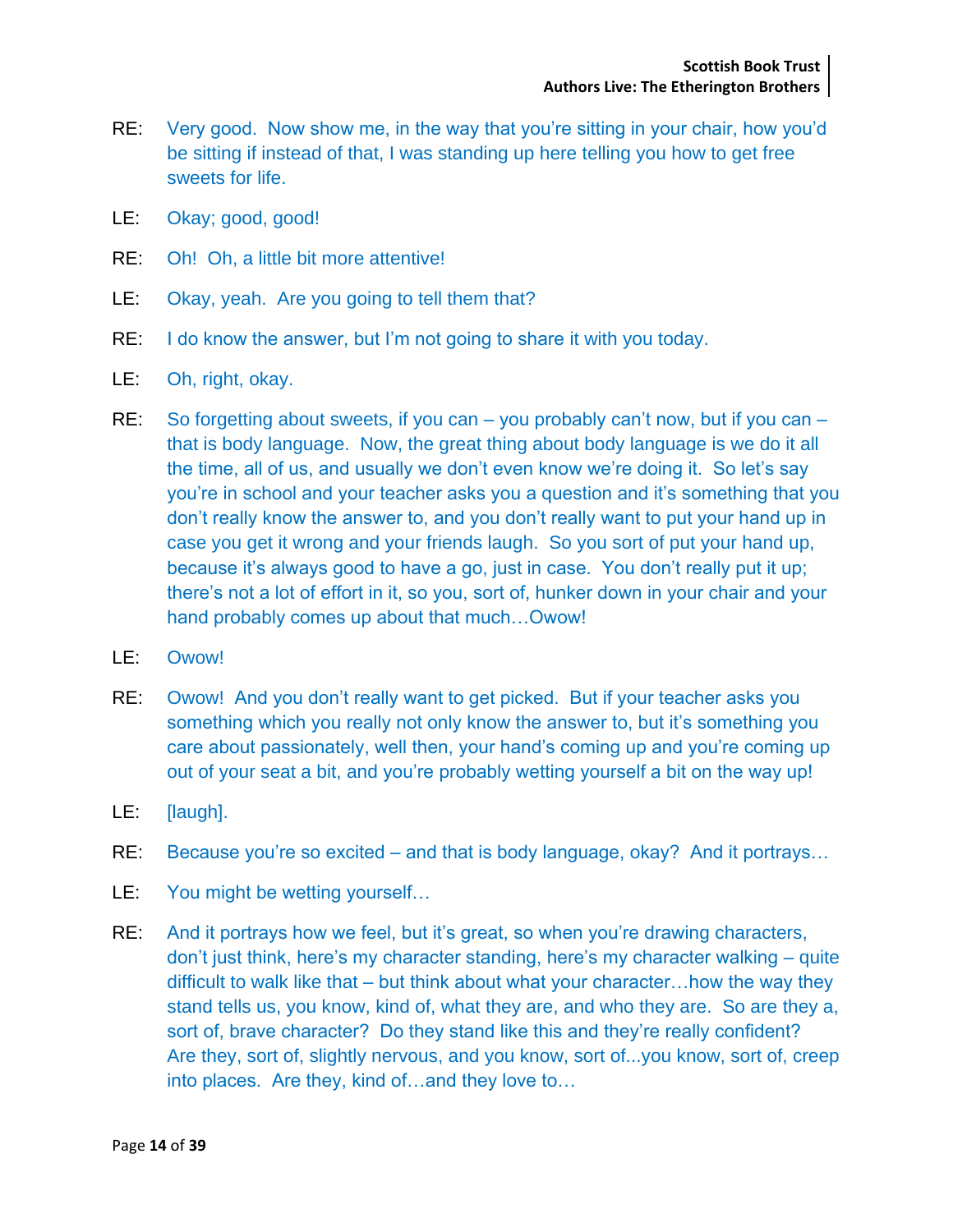- LE: Oh!
- RE: Or are they, you know, are they, kind of, evil and plotting? You know, your body totally changes based on how you're feeling. So body language is the first thing. The second thing we can do with characters – and it's a little bit, sort of, tied to body language – is all the other little elements that we draw on them when we're drawing them. And there are loads of little bits on characters that you don't usually notice, but actually, again, help to tell us loads of stuff. So Bugs Bunny has got these great big long ears because he's a rabbit, okay? That's fairly obvious. That's why he's got the big ears. But Bugs Bunny's ears are actually there for some completely different reason that no-one's ever told you; and that is that those ears are there to tell us, as the viewer of the cartoon or the reader of a comic, as much about his emotion as they can.

So when Bugs Bunny is surprised, his ears go up. When he's terrified, they go shaking flat on his head. When he's running away from someone, they flap along behind him. When he's thinking, one comes up and one comes down. These things are there to tell us loads about how he's feeling. In fact, quite often his ears tell us more about his emotion than his face does. So use all those little elements. It doesn't matter if your characters aren't creatures, aren't animals; you can do it with humans. Hair can stand on end; you know, you can use all these little elements to, kind of, emphasise who the character is and what they are doing.

So there are lots of ways you can use your characters, and the way you dress them, and the way they move, and the way they stand, to tell your reader loads and loads about who they are; and the idea you should have in your mind as an artist is that if someone opens your comic and they look at your characters, they should know a little bit about what those characters are like and how they might act, just by looking at them, without reading anything in the speech bubble. So that's, kind of, the key thing to remember when you're using characters in your stories.

RE: That's the main tip, then, for the drawing; but this is all about story starters; it's about jumping right in there and making it happen as quickly as possible. So we've created a little exercise here which does exactly this; we're going to create character and story at the same time. And it's often the hardest thing to do, when you're sitting down with a blank sheet of paper, is thinking what you're going to draw, what kind of story you're going to tell. Well, this is an exercise that we do. I'm going to show you how this works; and it does the two things at the same time. It's very simple.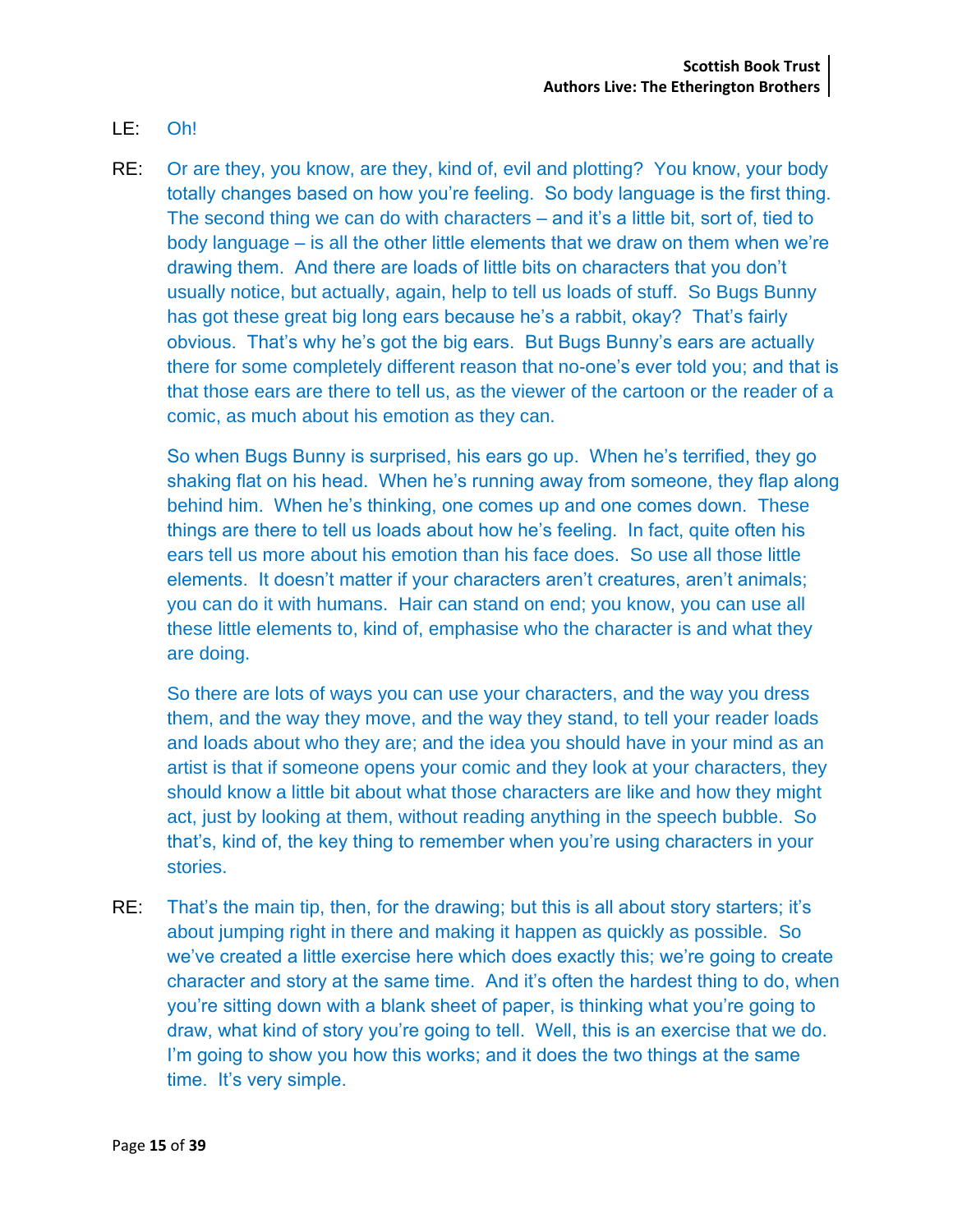We begin by picking a type of character, and by type of character I mean a monster, a type of monster or an animal or something like that. We then give them a job; the thing they do every single day when they go to work, okay? And lastly, we give them a hobby or an interest, the thing they are most interested in. So let's…we're going to try this with you guys, and then we're going to show you what we did and bring the art in as well. But let's start at the top bit. Let's have a character first of all. Hands up. Give me a type of character; any type of monster or animal that you can possibly think of. We don't mind; anything at all.

Boy #:Goldfish.

- RE: A goldfish!
- LE: A goldfish! Way to start, my friend!
- RE: Okay; goldfish wakes up in the morning. [Popping noise]. I'm sure I've been here before.
- LE: [laugh].
- RE: I'm not sure I've been here before. Okay; alarm clock goes off.
- LE: You won't remember this in seven seconds.
- RE: I won't remember…
- LE: You won't remember this in seven seconds.
- RE: I won't remember this in seven seconds.
- LE: You won't remember this in seven seconds.
- RE: I won't remember this in seven…I won't remember what in seven seconds?
- LE: …won't remember this in seven seconds.
- RE: What's a second?
- LE: You won't remember this in seven seconds.
- RE: Who am I? Where am I? Okay. [Popping noise]. Turn off the alarm clock. Fish goes to the bathroom to clean its teeth. [Popping noise]. Why am I here?
- LE: [laugh].
- RE: Okay, doesn't matter. Fish gets on the bus to go to work, okay? What job does this fish do during the day? Okay? What job does a goldfish do during the day?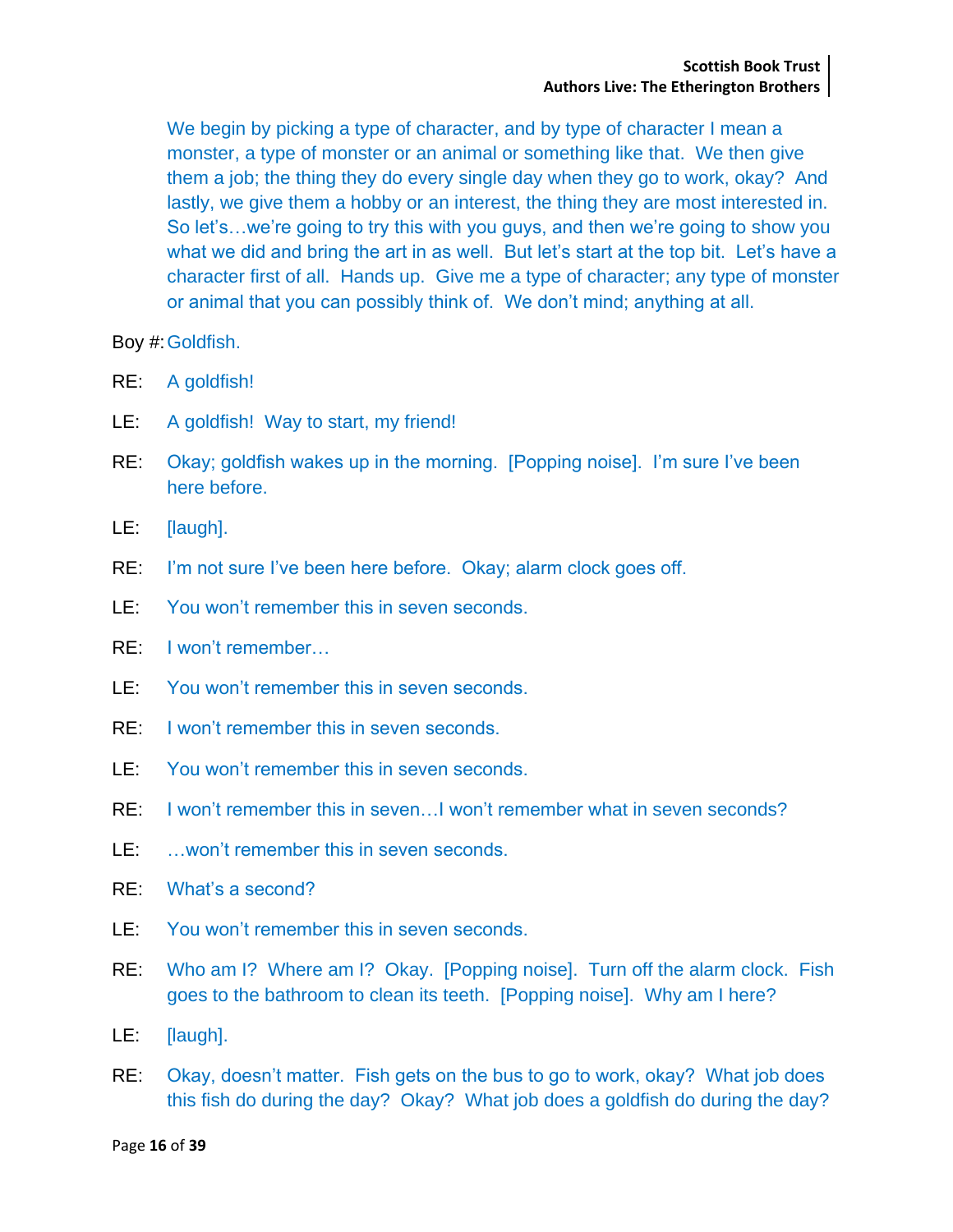And now what I want you to think is, try and think of a job that's as far from anything a goldfish should ever do in its life, okay? What is the last job a goldfish should ever do? Boy in the blue football shirt right there.

Boy #:Policeman.

- LE: Policeman!
- RE: Policeman! Excellent!
- LE: It sounds good.
- RE: Excellent.
- LE: It sounds good.
- RE: Let's make him a traffic cop.
- LE: Oh, that's good, that's good.
- RE: Traffic cop, okay, yeah? Traffic cop, middle of a very busy highway, okay? [Popping noises].
- LE: [laugh]. He's only got those little flippers [laugh].
- RE: Why am I doing this? [Blows raspberry].
- Aud: [laugh].
- RE: Okay, he's not going to last very long in that job.
- LE: I like that.
- RE: But this goldfish has a dream; he has a secret dream; he has a hobby or a passion, the thing he would like to be doing much more than causing massive pile-ups in the middle of Edinburgh, okay? What is this goldfish's secret dream? What's his hobby? What's the thing he'd like to do more than anything else? Boy right here.

Boy #: Stunt man.

- LE: Stunt man!
- RE: Stunt man! Yes!
- LE: I like this guy; I like this guy.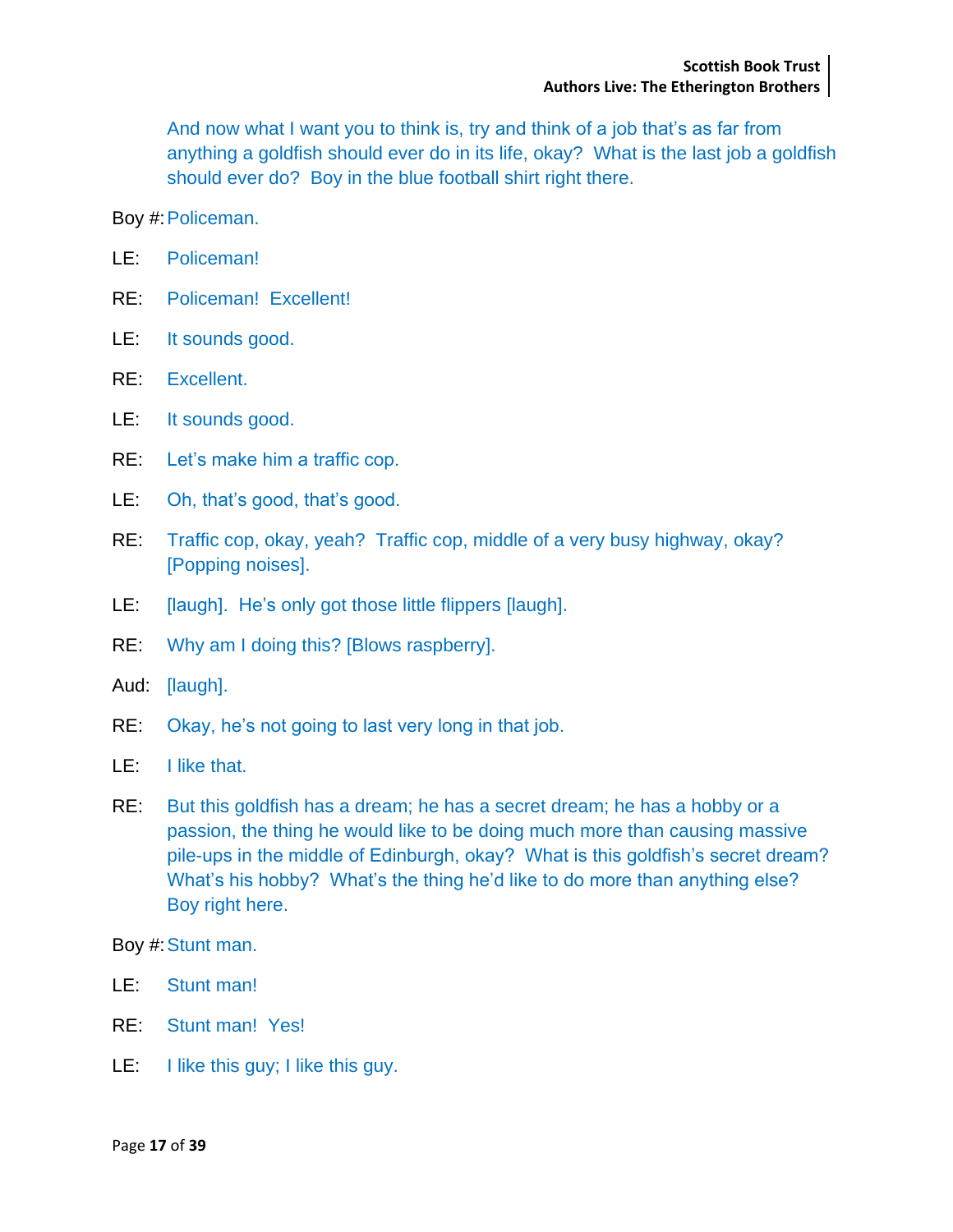- RE: Stunt man; okay, I love that; goldfish there in his bowl; he's like, pop, pop, take the water out!
- LE: [laugh].
- RE: Take it out! Take all the water out!
- LE: I can do this!
- RE: Now replace it with gasoline! Yeah! Now add a match…
- LE: [laugh].
- RE: Why am I in a tank full of gasoline? Peow! Okay. Let's try this one more time. Let's have a different type of character – it can be a monster, animal, anything you want. You know how this works, so you can see where this is going. Okay, let's go to on the end right here – that's easy for the mike.

Boy #:A leopard.

- LE: A leopard!
- RE: Yes, leopard!
- LE: Leopard!
- RE: Okay. Leopard wakes up in the morning: I'm one of the coolest animals…
- LE: [laugh].
- RE: ... in the animal kingdom, because I can move fast or I can move slow. And any way I do it, I just look good! Mm! Leopard's alarm clock goes off…
- LE: Whatever you think, you cannot change those spots.
- RE: I can't change these spots.
- LE: Whatever you think, you cannot change those spots.
- RE: I can't change these spots.
- LE: Whatever you think…
- RE: I'll need to change this alarm clock now.
- LE: [Makes sound of hitting alarm clock to switch it off 00:27:45<sup>]</sup> Pew!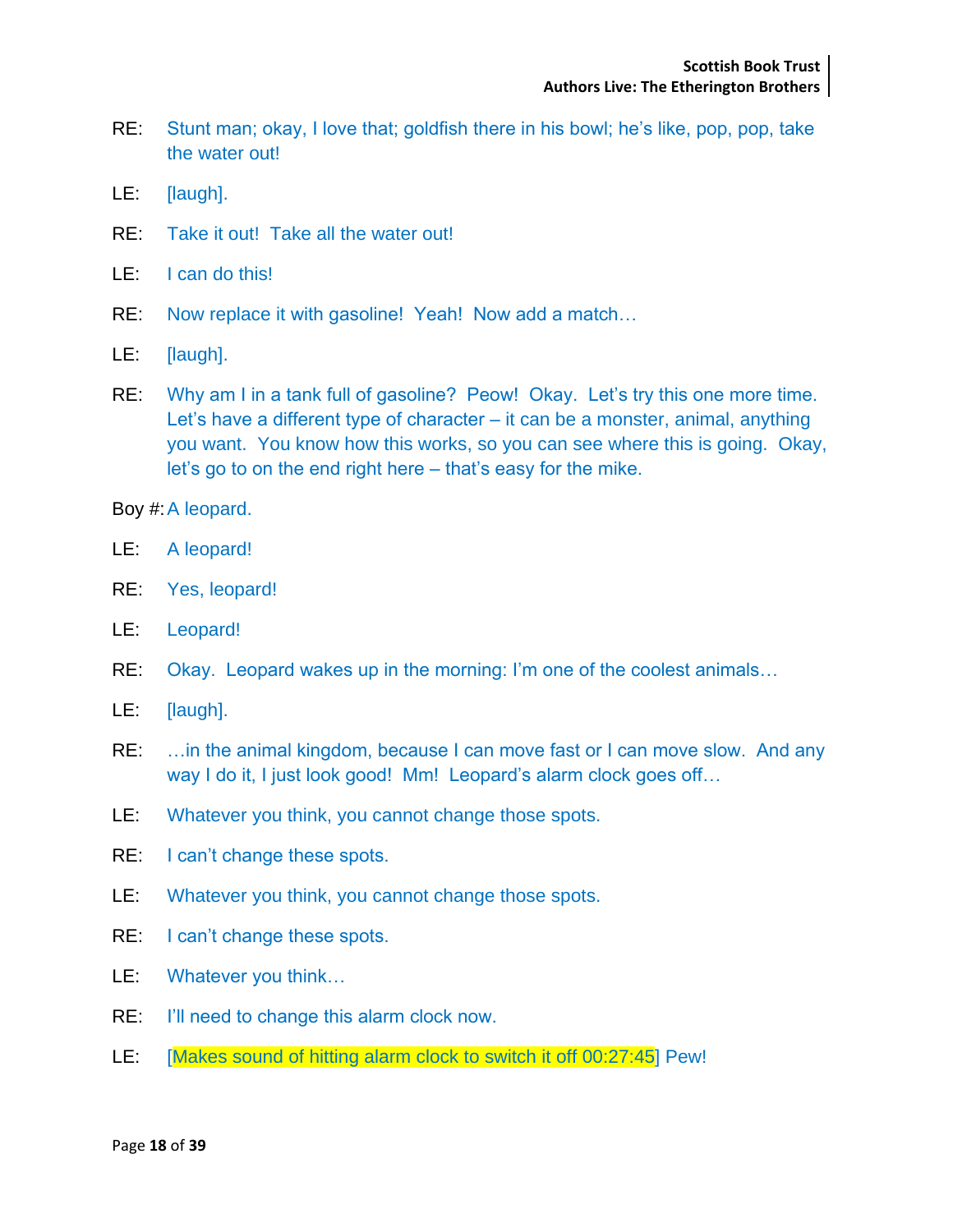- RE: Okay. Leopard goes to the bathroom, cleans its teeth. No, I don't they're perfect!
- LE: [laugh].
- RE: Okay. Leopard gets on a bus, going to do his nine to five job.
- LE: Everyone else gets off the bus.
- RE: Everyone else gets off the bus; he doesn't travel with strangers. Okay, what job is this leopard doing nine to five? Okay, yes – boy right here.
- Boy #:Talent agent.
- LE: Talent agent!
- RE: Talent agent awesome!
- LE: Good. And over at the Edinburgh Festival…
- RE: Oh good, okay. Talent agent, leopard; remember, Leopard is pretty much perfect! And he's looking for talent; he's a talent scout; he's looking for new actors and models and things like that. He's sitting there and in comes the next guest, and what is your name?
- LE: Oh, it's…
- RE: I'm not interested in what your name is...
- LE: [laugh].
- RE: ...because I'm in the room. I'm the tal...you fail! What is your name?
- LE: Well, it's...
- RE: No! I don't care. I am the most beautiful thing you have ever seen!
- LE: [laugh].
- RE: Maybe I should just hire myself!
- LE: [laugh].
- RE: Okay, he's not going to get much work done; not going to hire any particularly famous people. But he has a secret dream, okay. What is his secret dream – this incredibly vain, self-centred animal? Boy right in the middle there with an Angry Birds T-shirt on: peow!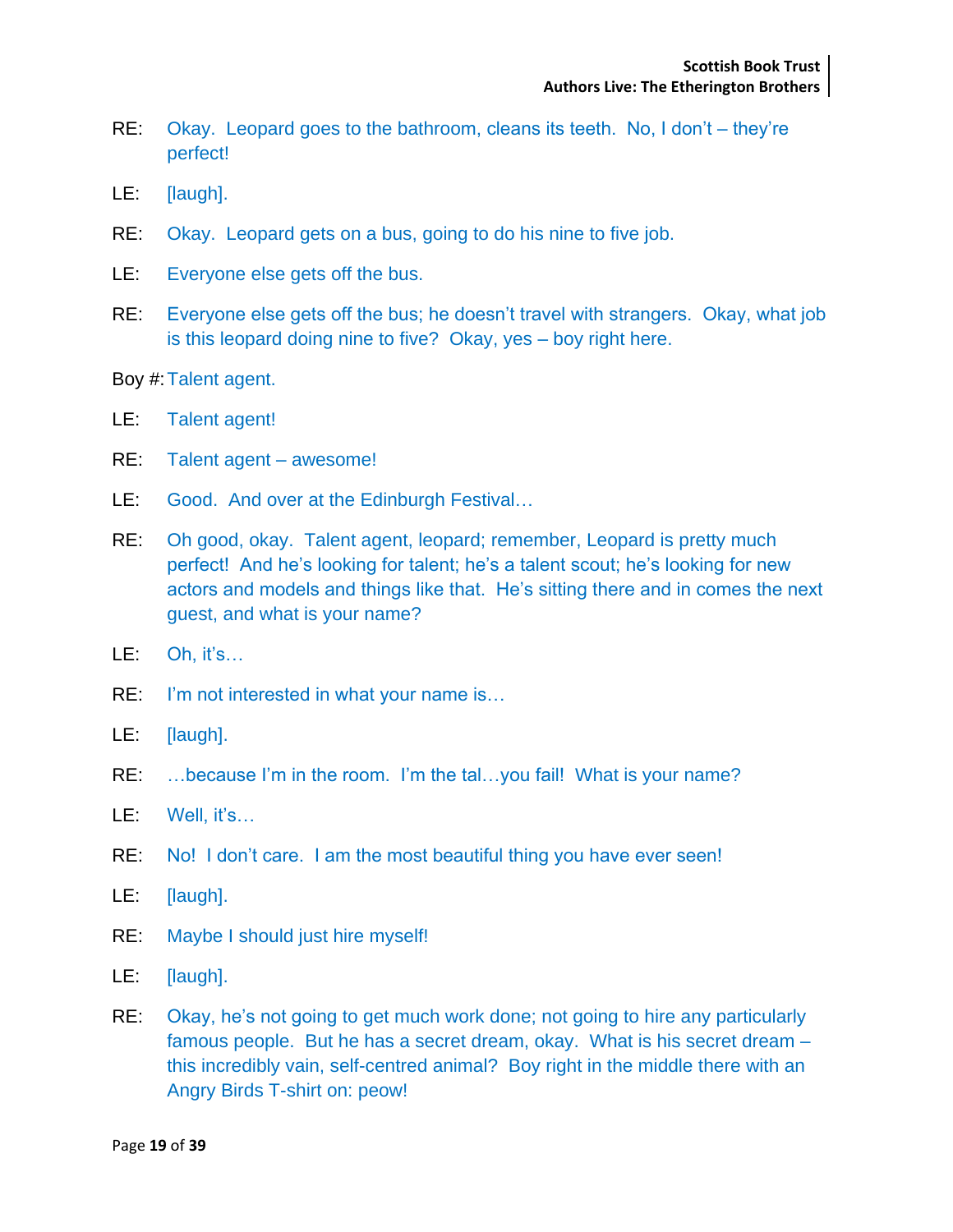Boy #:Sleeping.

- RE: Sleeping!
- LE: Sleeping! A professional sleeper!
- RE: Yeah.
- LE: An unusual job; one I quite like.
- RE: But actually, I think he's going to succeed, isn't he, because he's like, what is the point of being awake in a world full of people less attractive than me, less talented than me? I'll just sleep this life out. [Snoring]. Yeah, okay, good, right – good, interesting, good. Some very good ideas. We're going to take a little bit of that; we're going to show you what we did, and we're going to bring the art in and show you how it changes once you add the art.

What did we choose? We chose an ogre.

- LE: Yeah.
- RE: We chose a bank manager as the day job; not a great stretch!
- LE: [laugh].
- RE: And lastly, we said that the ultimate hobby that they wanted to do was birdwatching. So let's get straight into this.
- LE: And the point with this is that it's...by creating a character like this, we actually create a character who is already in the middle of their story; you don't even need to think of a story.
- RE: Yeah, we're creating multiple stories at the same time. So we begin with what we call the conventional character. So here's our ogre, okay? He's big, he's green, he's mean; we've seen all this stuff before. He's wearing Lord of the Rings chic clothing, okay? He's got a big mace in one hand. He looks what we think of when we think of orcs and ogres and goblins and stuff like that. Okay, this is convention, okay? This is what we expect. But this ogre is a bank manager, so we've got to bring that in, now. We're going to stir that ingredient into the pot, and we get this guy!

Here we go! Okay. Sort of similar, but some things have changed; what's happened? Well, we've got a little hat now; a little bowler hat perched up on top of his head – a bit too small for his head; it's actually pinching his brain. He's got a little waistcoat on, and now he's got his shirt, and it's untucked. He's wearing a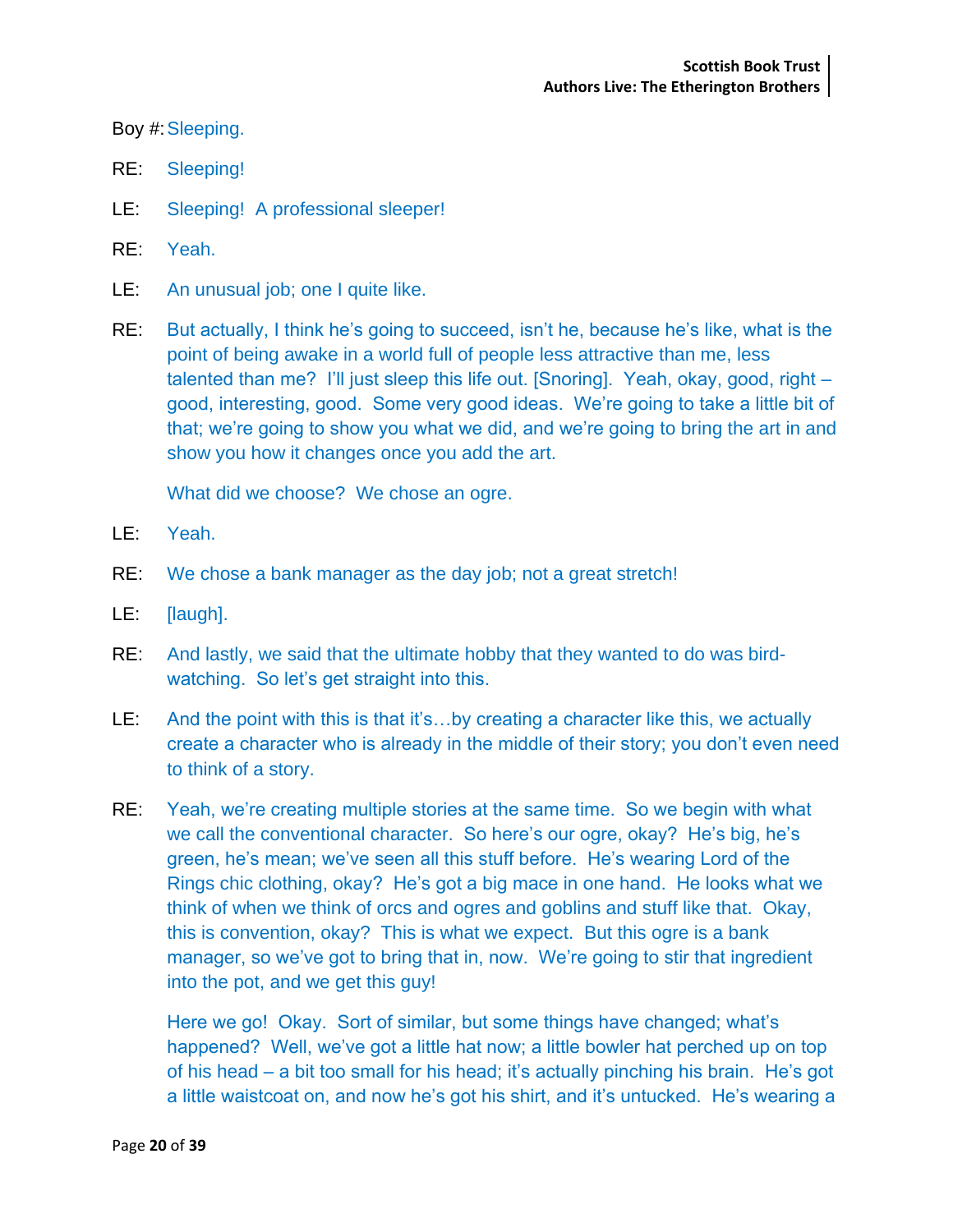tie underneath his big skull necklace. He's got a briefcase in one hand, and all those papers are falling out of the briefcase, because remember, he's not good at the job; your character isn't good at their day job.

So he's looking there. Most of all, the expression on his face has changed. Back here he was all [evil voice] malevolent; evil. Here, he's all 'why the briefcase?' Okay? He's not happy any more; he's not happy, right? So this is one story you can tell. This is interesting. But we're going to move this on, because he's got a secret dream; so this ogre, this ogre bank manager, wants to be a bird-watcher. So let's see what happens when we bring that in as well. We get this guy. Or you get this guy: boom! There we go.

Okay. So we're not getting rid of stuff; we're actually adding to what we had; so we've still got the general character; but the first thing that's changed is his silhouette, which is the outline of the character on the page. He's got a big carrion bird sitting on his shoulder; a big scavenger, and that's actually changed his outline. His little hat that was too tight for his head... well, he's started to graffiti things now, and he's written on that, 'I [heart] birdies', okay?

- LE: [laugh].
- RE: He's got a little notebook in his pocket saying 'Birdies I saw', and probably most importantly, he's got a tiny little bird in the other pocket. Now, why this is important is because that's now what he's looking at. His expression has changed again, okay? He's now happy. The papers are still falling out of the briefcase, the shirt's still untucked, but now we're looking at this character and thinking, the papers are falling out of the briefcase because he's not paying any attention to his job – okay? He's too busy thinking about his hobby.

So we've taken a character back here who was totally conventional: everything we expected. We gave them a job they did not enjoy, and we gave them a hobby that they really enjoyed, and we start to create multiple stories, as Lorenzo said. How did an ogre ever become a bank manager, and how is that bank manager ever going to get to realise his dream of being a bird-watcher? And you can do this in ten seconds; we just showed you how quick it is to put these together; and it will always create a brand new story. So after character, where do we go next?

Well, now we move on to stuff!

- LE: Okay! Stuff! Some stories have a lot of stuff in them. Some stories don't have much stuff, and that is the true fact about stories.
- RE: [laugh].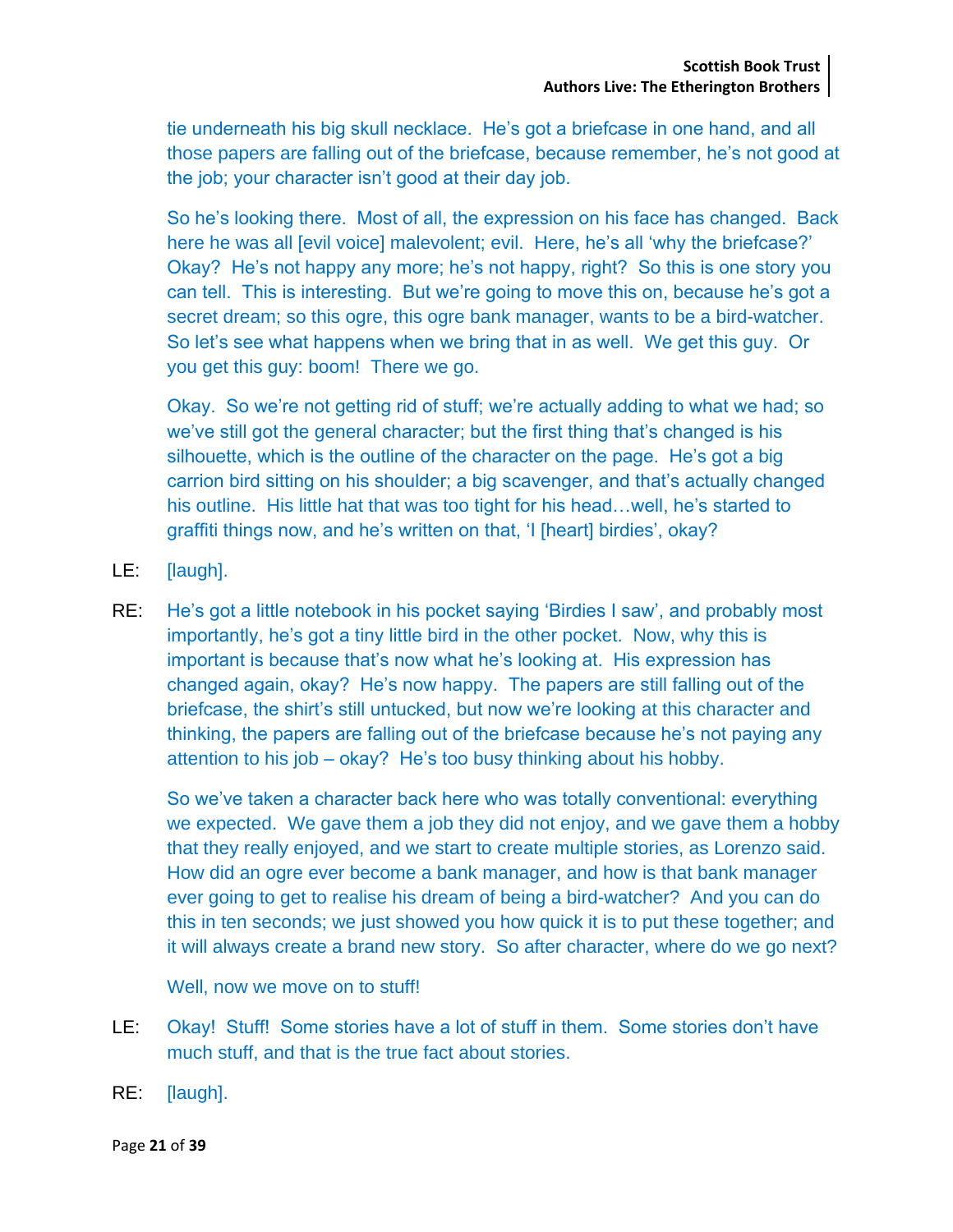- LE: That's the end. No: but stuff in stories…
- RE: That's science!
- LE: …is basically anything that, kind of, isn't a character or a big bit of the world, like the floor, or a building. Stuff is often referred to as props. Now, in story-telling, props can surprisingly sometimes be even more important than character. So a chair can be a prop; a pencil can be a prop. And the other thing that props can do is they can totally change where a story goes and what happens. Now, before we get into using props to create stories, I'm going to show you – well, Robin is going to show you – how taking a prop out of a story we already know completely rewrites what happens. So we're going to act out a scene from a fairly famous…
- RE: Yeah, pretty famous…
- LE: …book series. Don't know if it's as famous as ours or not, but it's called something – is it Hairy Plopper?
- RE: Harry…Harry…
- LE: Harry Potter.
- RE: Harry Potter.
- LE: Harry Potter: has anybody heard of that series?
- RE: Have you heard of Harry Potter?
- LE: Right.
- RE: Oh, a few people have heard of Harry Potter.
- LE: And so we're going to…Robin is going to be Harry.
- RE: Maybe…maybe more famous than our book; who knows?
- LE: Who knows? And he is going to act out a scene; first of all where Harry has no props, nothing to help him; and then we're going to give Harry some props and see if that changes what happens in the story. So, okay; the floor is yours, brother.
- RE: Harry Potter with empty pockets; okay, so imagine, if you will, you've put the sorting hats on your heads, and you've been transported to Hogwarts School of Tomfoolery and Nonsense; I think that's its official title. Okay? You've gone to this school of wizardry and witches and things like that, and you're in the highest tower of the school, and in the middle of this corridor that you've found up here is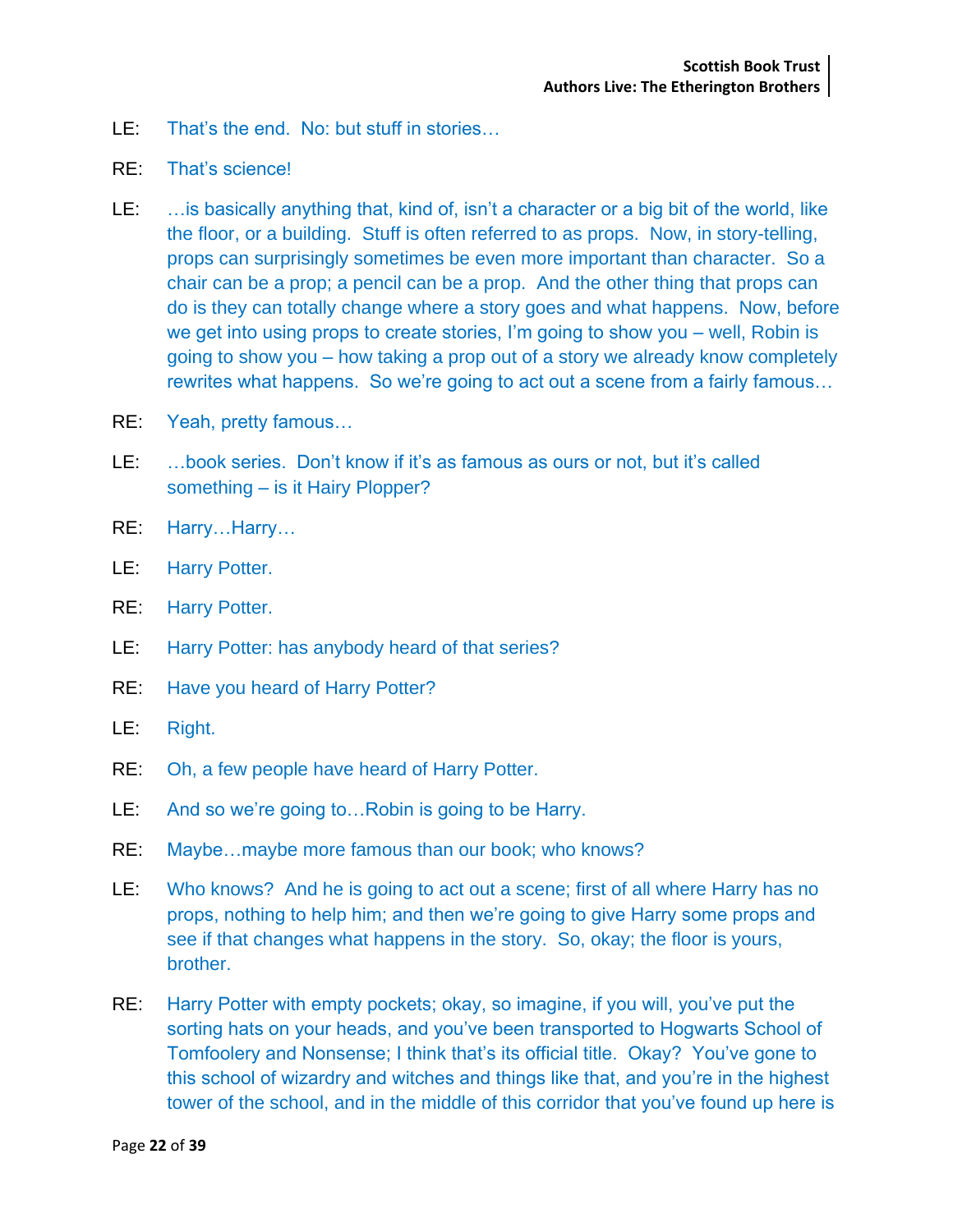a door; there's a single door in the middle, okay? And on this door – it's a massive door – is a huge sign, and this sign reads: you know...

- LE: Are you going to be Harry?
- RE: I'm going to be Harry…
- LE: Ah, yes, you're going to be Harry [laugh].
- RE: I'm going to be Harry, so I'm going to be Harry. So there's this huge sign on this door. So I'm going to be Harry; I'm going to play Harry Potter, okay? The sign on this door reads, 'Danger! Do not enter! Behind this door is a whole bunch of stuff that's going to kill you: and I mean you, Harry Potter. Yes, Harry Potter, I'm talking to you, Harry Potter. Harry, are you listening, Harry? Harry? Harry? Pay attention Harry; you never do your lines. Pay attention, Harry!' Signed, the door.

Okay, I'm going to play Harry Potter discovering this door, okay, and today I'm going to be a French Harry Potter.

- LE: Ah!
- RE: Don't get many French Harry Potters, so they're under-represented. I'll be a French Harry Potter. So, Harry Potter in the corridor without any props, okay? Finding this door. Would he act a little bit like this, just like [Inaudible 00:34:54]: [Sings in French]. Zut alors! Look at zis door! Is a mighty fine door! And look at zis; zere is a huge sign on zis door, let us have a little look 'ere, it says, danger! Do not enter, 'Arry Potter.' Behind zis door a whole bunch of stuff zat could kill you; and I do mean you, 'Arry Potter. I mean you, 'Arry Potter. You, 'Arry Potter, 'Arry Potter, I am talking to you…'

Ah, it's a long sign. Oh, it's a long sign, but it is a good sign, no? If I go through zis door, I could be killed! Me! The most beautiful French 'Arry Potter that ever performed at the Edinburgh Festival. I could be killed; I zink it is a terrible thing; I don't have anything to look after myself; I'm not going to go through zis door. But not only am I not going to go through zis door; I'm going to go round ze school and tell all of my friends, and even my enemies not to go through zis door, because they might be hurt. It's a good sign; it's a good door; yeah.

That's not really how Harry Potter acts, is it?

LE: Let's give him his props.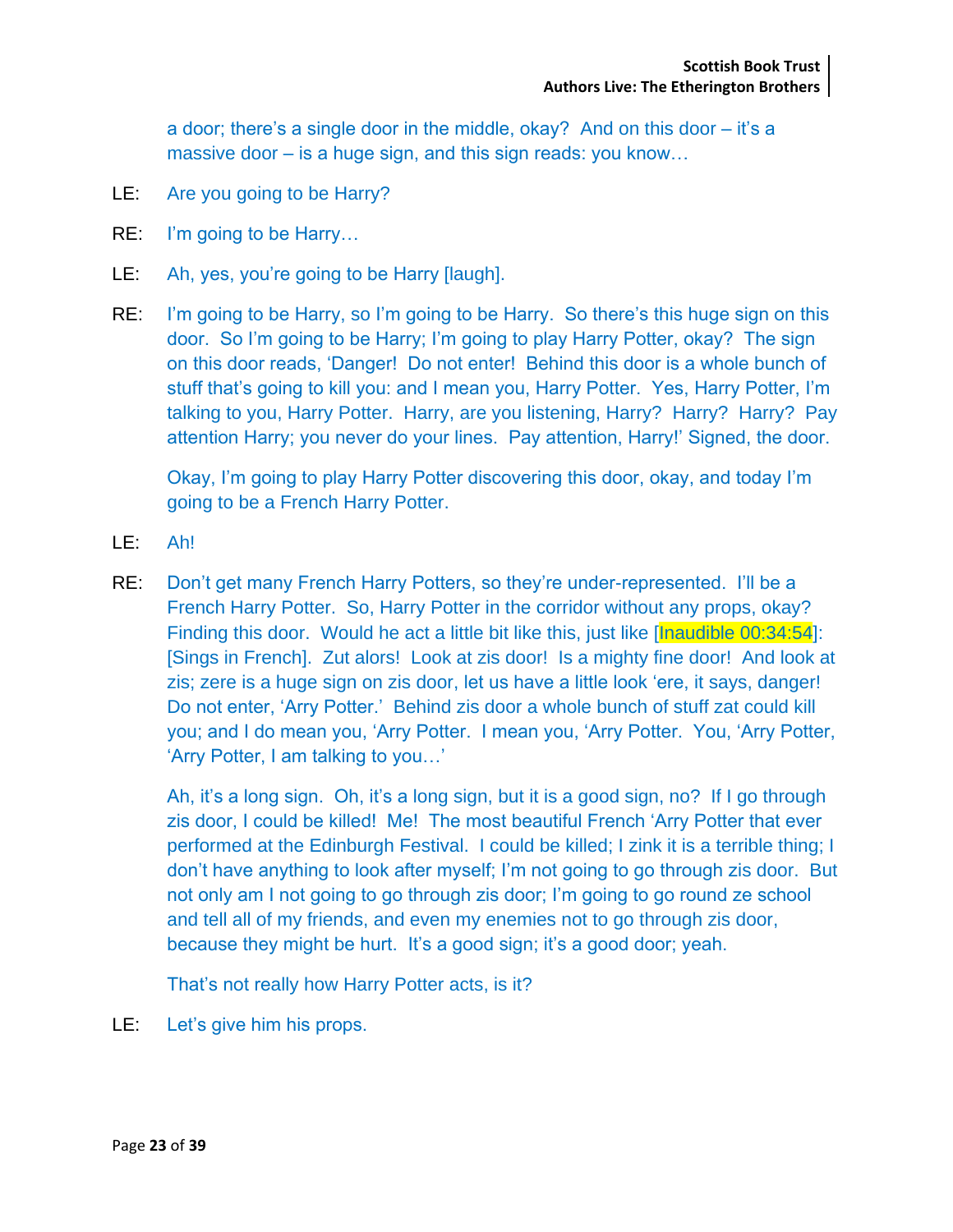- RE: Just give me my props. I'm now propped up, okay? English Harry Potter finding this door: hullo, door: poomph! Oh my goodness! A whole bunch of stuff that's going to kill me; but don't worry, because I've got a twig.
- Aud: [laughter].
- RE: Stay back, I've got a twig! It's a unicorn hair twig. I found it in my garage, and I'm going to twig you in the eyes. I'm going to twig you in the goolies; I'm going to flip you round and twig you up the bum. [Clears throat]. Twig! Ridiculous!
- LE: Okay, so as Robin showed then, props actually totally change where stories go.
- RE: It turned Harry Potter into a Ninja!
- LE: Sometimes for the better, and sometimes for the worse. Now; we're talking today, though, about how you guys create your stories, and actually props are really good for when you're in a, sort of, funny bit in your story and you're not really sure how to make it interesting and send it off in a new direction. So when you take…let me give you an example of useful props, as we just said there. So the wand was very useful. Now, hands up who's ever been to the beach or the seaside.

Okay, now keep your hand up if you can tell me one thing that you definitely do want to pack when you go to the beach: roving mike, this girl here in the white…here we go. What's one thing you definitely do want at the beach?

- Girl #: To swim in the sea?
- LE: To swim in the sea; well, that's something you do, but let's say what we need for that; swimming costume, okay? Always pack your swimming costume to go to the beach; that makes sense. Now, what is the one thing that you would never pack to go to the beach? Hands up. Give me something, the weirdest thing possible…
- RE: The last thing in the entire world that you'd ever pack?
- LE: …that you would never, ever take to the beach.
- Girl #: Toast.
- LE: Toast!
- RE: Toast! [laugh].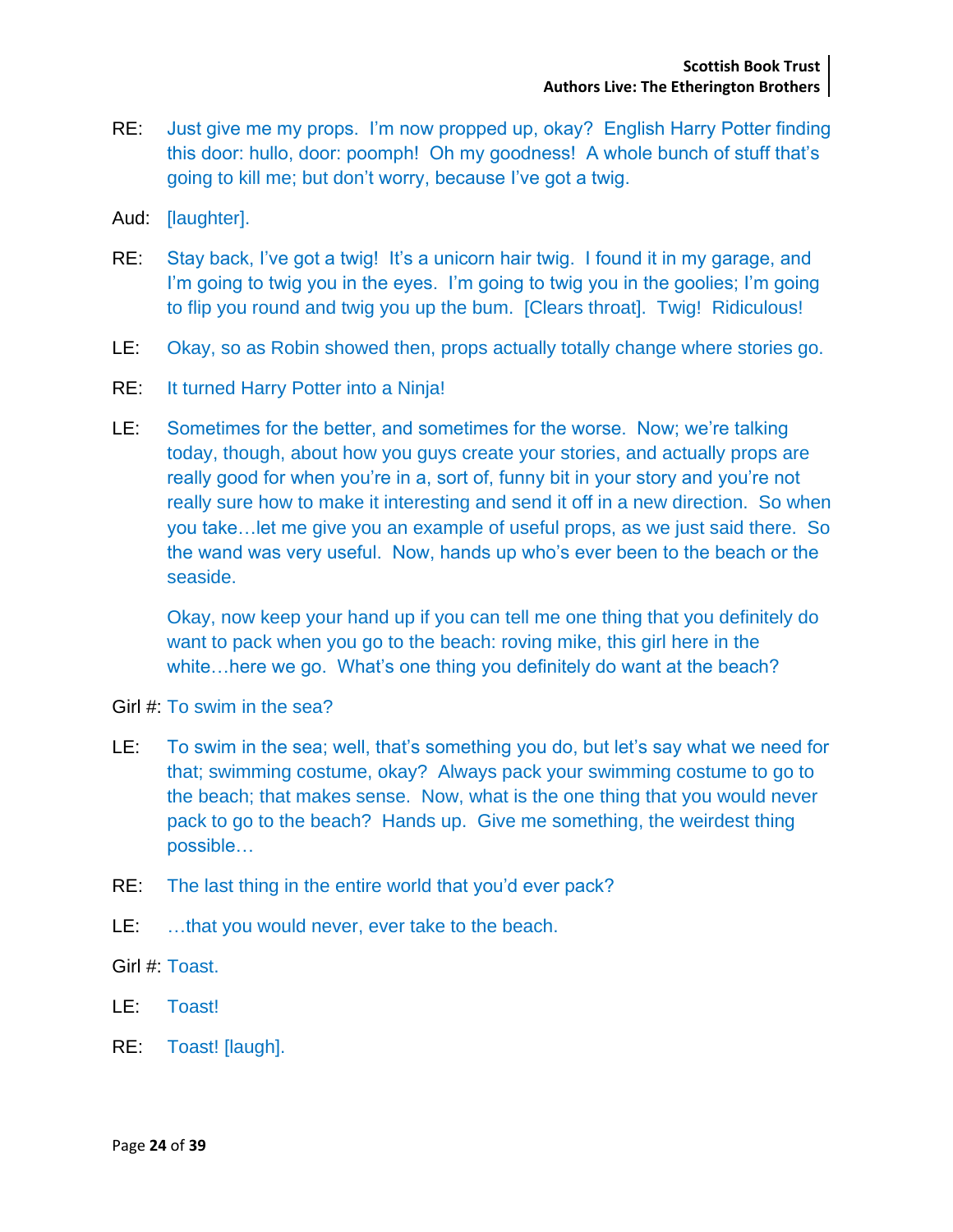- LE: Hot bread, eh! Not that useful at the beach; sometimes delicious, but not really useful for a trip to the beach; very good. Okay, so hot toast; fair enough. Now, so you can imagine that those two scenarios would be different; you get to the beach and you've only packed a piece of toast. Now, Robin's going to show us in perhaps a slightly more dynamic setting than the beach, how changing a prop totally changes what happens to our character and the direction our story goes in. So how do you feel about parachuting?
- RE: I would love to go parachuting!
- LE: Oh, yeah! Robin's going to go parachuting.
- RE: Yeah!
- LE: Now, hands up; what is the one thing he definitely, definitely wants in his backpack when he goes parachuting?

Boy #:A parachute.

- LE: A parachute.
- RE: Eh!
- LE: It seems so simple when they get it right.
- RE: Good, good!
- LE: Now, what is the one thing you definitely don't want in your backpack when you jump out of a plane? Right, roving mike, we'll go to…

Boy #: A rock.

- LE: A rock!
- RE: A rock!
- LE: That's good; a huge boulder. Let's say boulder; let's go bigger. Good, my friend, okay.
- RE: A huge boulder, okay, all right. Well, that's okay; I'm very excited I'm going parachuting; it's going to be great!
- LE: Are you ready? Ready? We're going to latch you on; we're going to latch you on.
- RE: Latch me in, [Inaudible 00:38:44] okay. Okay, we're in the plane, here we are.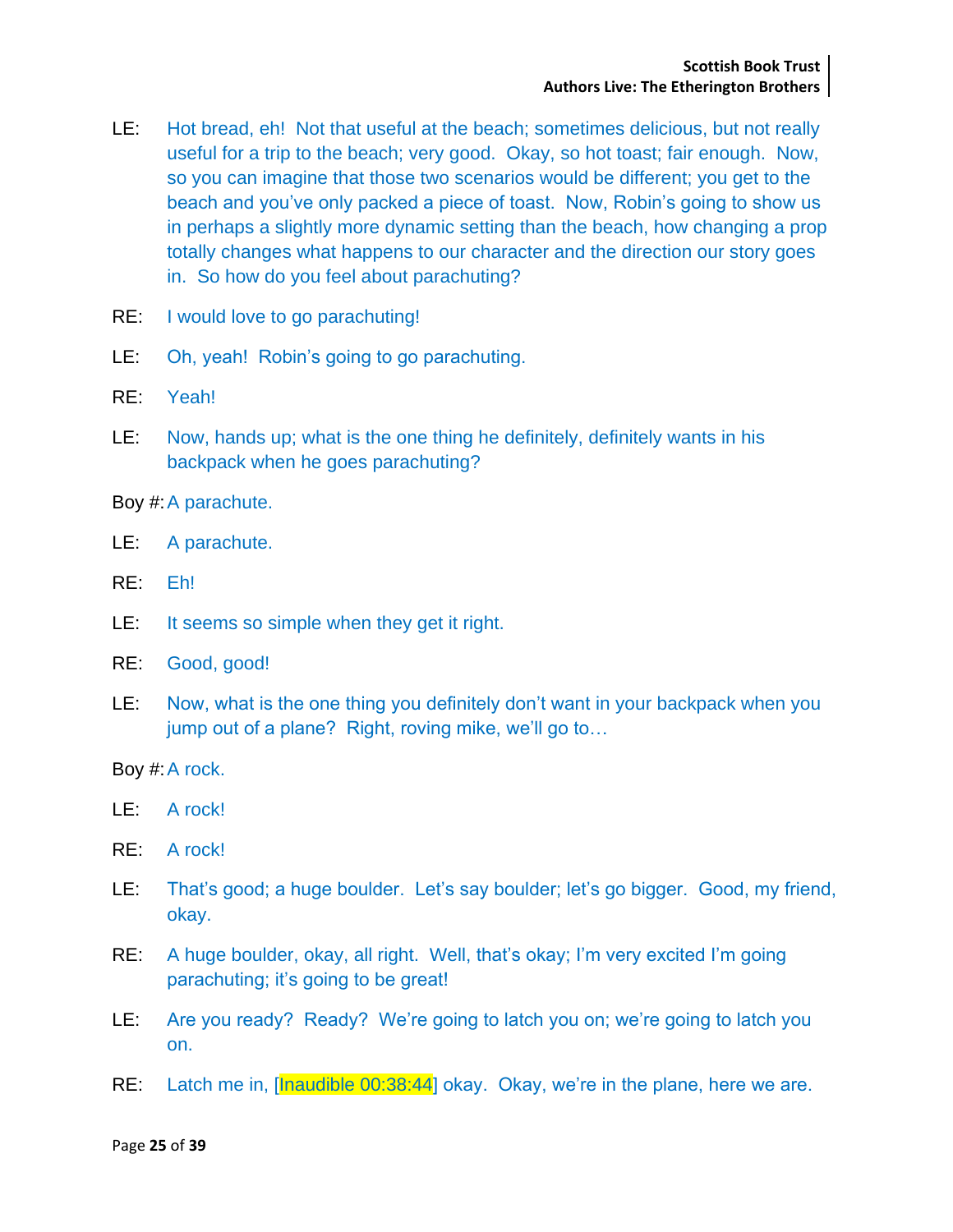- LE: Approaching the drop zone.
- RE: Okay; 30,000 feet above Potterrow here; the BBC…I can see the BBC right down there.
- LE: There it is, there it is.
- RE: Oh, hello Mr BBC! I'm going to try and land on the BBC. Me, BBC; me, BBC…
- LE: I think you can do it; I think you can do it.
- RE: BBC, me; me, BBC…
- LE: Okay, are you ready?
- RE: Oh, I'm very excited, I'm very excited.
- LE: I'm nervous; I'm nervous for you.
- RE: I'm nervous, I'm nervous.
- LE: Okay, here we are. Are you ready?
- RE: Three, two, one: go! Wheew! One thousand, two thousand, three thousand, four thousand; pull! Chink! A boulder!
- LE: [laugh].
- RE: A boulder! What am I going to do with…splat!
- LE: [laugh].
- Aud: [laughter].
- RE: [Squelch: blowing raspberries].
- LE: Okay. I think just once on that. Okay, so you can see how changing the object...
- RE: Who enjoyed killing me there? Everyone?
- LE: Ye-es! So you can see how changing the object totally changed the way your story is going. Now, you don't need to make it as drastic as that; you don't need to wipe out your cast members in such a way. But changing the thing they pull out of their bag when they need something else really changes what happens in your story. And that brings us along to obstacles.
- RE: Boof!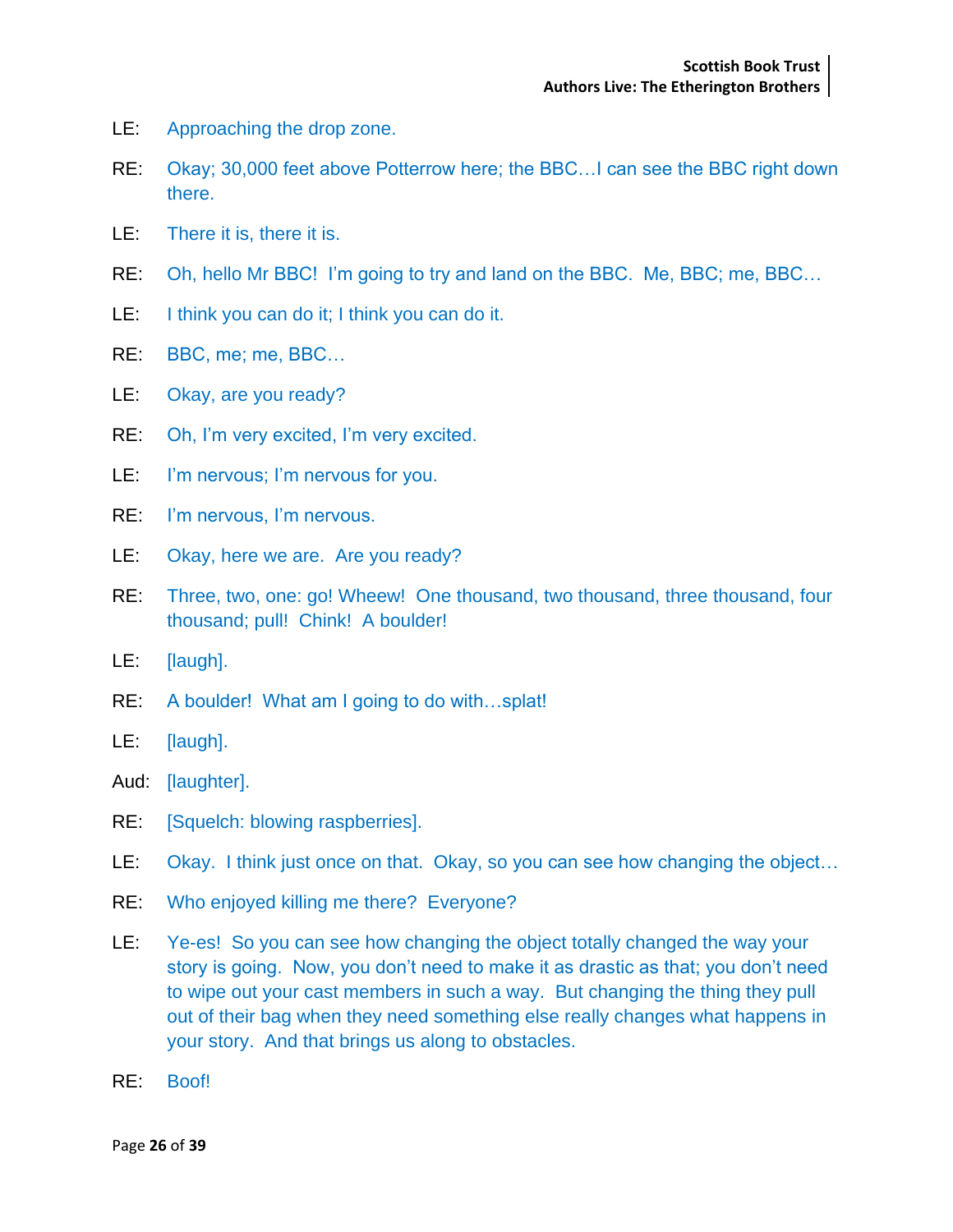- RE: Here we go: obstacles. This is great! Obstacles are important. Now, this is a good one, because this is something we use all the time when we're planning our stories. When you're planning your stories, it can be quite hard to think about the whole book, the whole cartoon, the whole comic, whatever you're doing. One of the best ways we found – very simple – is this: you get a huge sheet of paper, okay, and in one corner you put 'home'; and that's 'start' – something like that. That's the beginning of your story. And in the very opposite corner, diagonal corner, you put 'goal' or 'finish', okay?
- LE: Yeah.
- RE: So your story is going to begin in one corner, and it's going to end in the other. Now, if we don't do anything else with the story and we just join those two up – straight line: it's really boring.
- LE: Yeah.
- RE: No stories are created like that. What we like to do is we like to create a winding path, and we do it by getting some obstacles and things that are going to get in the way of our heroes or heroines, their story, and we scatter them onto the page, two or three, and then we connect the line between those points; and each of those points is going to be another little story within the story; something that's going to make it interesting again.

We've connected up here with a little wiggly dotted line.

- LE: Okay. What you're doing there is you're drawing the plot of your story, so you can see exactly what's happened before you start writing.
- RE: Yes; what he said; the plot of the story. You've got all the points; I was coming back to that; I like this stuff. So we're connecting these various elements here, and we like to do it with a dotted line, because you often do that on a map.
- LE: Yes.
- RE: Hands up if you've seen any of the Indiana Jones movies, you guys. You know who Indiana Jones is?
- LE: Yeah.
- RE: Right, yeah. We all know who Indiana Jones is. Now, thinking back to your trip to the beach with your family, okay, have any of you – hands up if you've been on a really long car journey before – any of you with your hands up, yeah? Okay.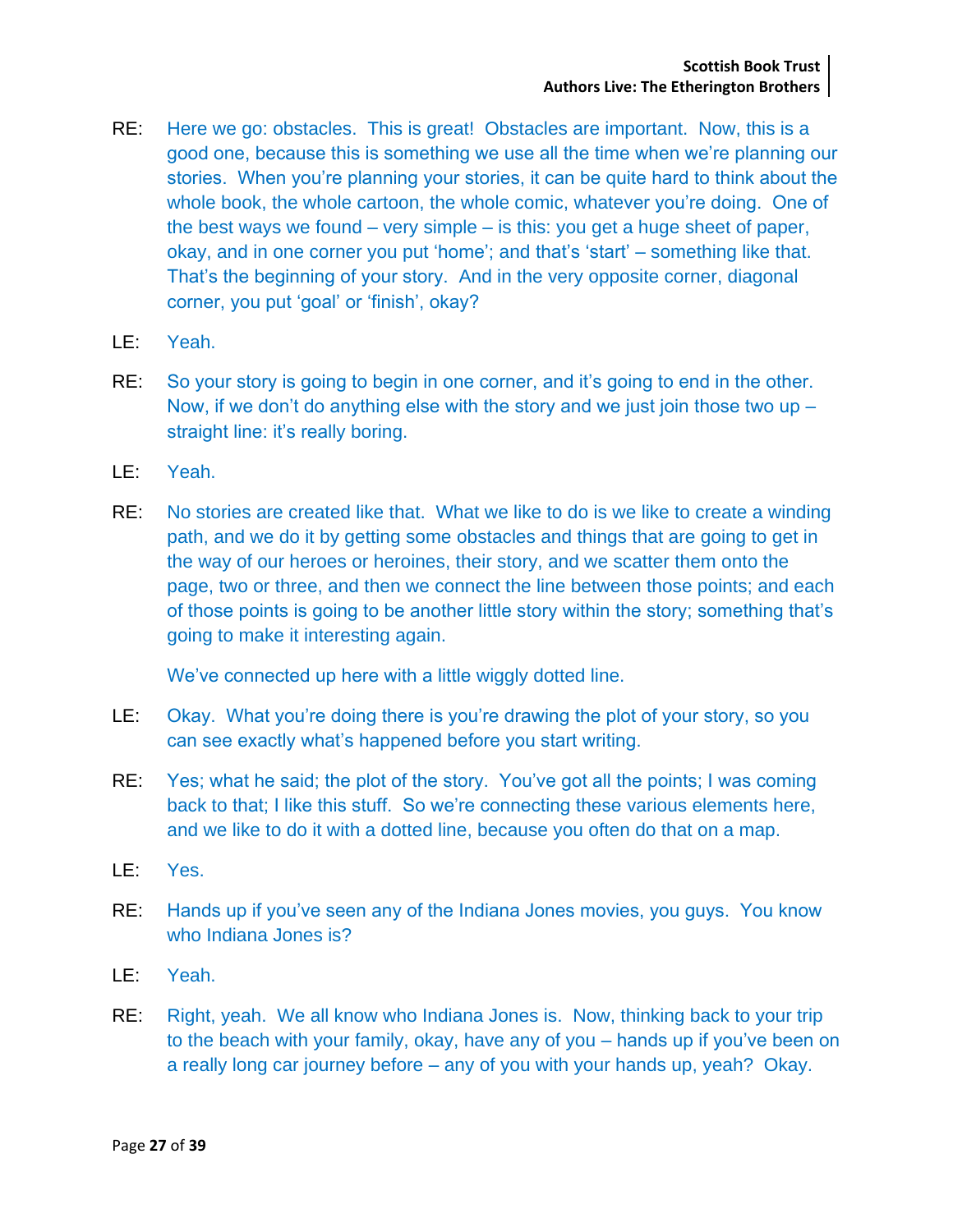Keep your hand up if while on that car journey, while sitting in the car, you've delivered the line 'Are we there yet?'

- Aud: Yeah, yeah!
- LE: [laugh].
- RE: Okay. And keep your hand up, as well, if you're one of the people who has turned round and said, 'No, we are not there yet! We've a long way to go!' Okay, all right. But Indiana Jones doesn't travel like that. He doesn't take long car journeys. He travels, permanently, by dotted line.
- LE: [laugh].
- RE: When Indiana Jones gets in a plane or a boat, everything stops, a map appears dot, dot, dot, dot, dot – and he gets out and goes, 'Oh, that was quick!' Okay, imagine that. Hands up who would like to be able to travel by dotted line, okay? Yeah, because then a car journey changes, doesn't it? You get in the back, and before you can say, 'Are we there yet?' – 'Yes, we are, actually!'
- LE: [laugh].
- RE: Yes. Yeah, we just arrived. Didn't you see the dotted line?
- LE: [laugh].
- RE: Why have you brought that toast to the beach?
- LE: [laugh].
- RE: I told you to bring your swimming trunks! Okay, important. Dotted lines are great, though, because in books we do not write every step of the journey. We don't write every single footfall of our characters; we jump from scene to scene, from obstacle to obstacle. And the fun thing about obstacles is that they can create absolutely amazing stories within stories. You can do anything you want. I'll show you very, very quickly how you do this.

You're not at school at the moment, but obviously school is going to start at some point. Let's say you're on the way to school; hands up! Give me one obstacle of a morning that could stop you getting to school. When you get up in the morning, okay, give me the most normal thing in the world, or the weirdest thing. What can actually stop you, on a school day, from leaving the house and getting to school, or if you've left the house, reaching your school.

Yes. Lady, hold on, hold on.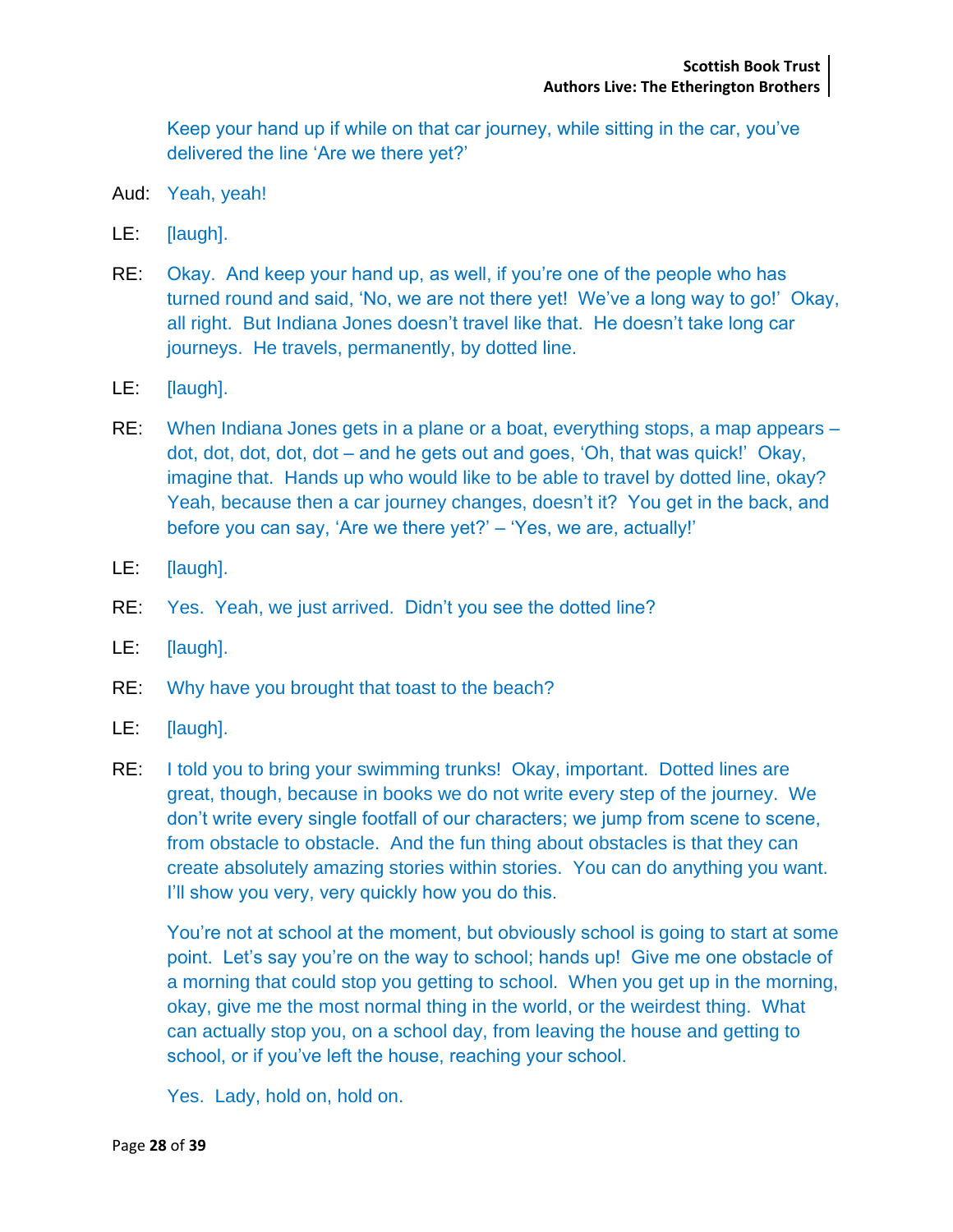Lady #: Your house has fallen into a big hole.

- RE: Your house has fallen into a huge hole.
- LE: Before you've even left the door...
- RE: …you've even left the door, you open the door and you go, ooh… [laugh]. Whoo! That's a bit, oh!.
- Aud: [laughter]
- RE: Well, there's no getting out of here!
- LE: [laugh].
- RE: No mobile reception, either. Okay, very good. Anything else, different obstacle? Something strange – yes, boy here. Can we get a microphone?
- Boy #:A man with a bazooka?
- RE: A man with a bazooka!
- LE: A man with a bazooka!
- LE: Yeah, yeah! That would stop me going to school.
- RE: Yeah, yeah! Yeah, yeah. Especially if it's your dad.
- LE: [laugh].
- Aud: [laughter].
- RE: He's standing right beside you, you know, and you're saying, I just want to get in the car, dad. He's like, hang on! [laugh]. Hang on! I never did like Mr Phillips from 23!
- LE: [laugh].
- RE: Yeah, yeah! With your interestingly carved front lawn brrrgh! Okay, right. Excellent, excellent obstacles. And these create brilliant stories; and you can do this sort of stuff all the time. Now, we are, sort of, getting towards the last few stages here. Obstacles is a great one, but we're coming to one now which is very important and which is a little bit similar, but actually…
- LE: Yup.
- RE: …takes us in a different direction. And that is choices!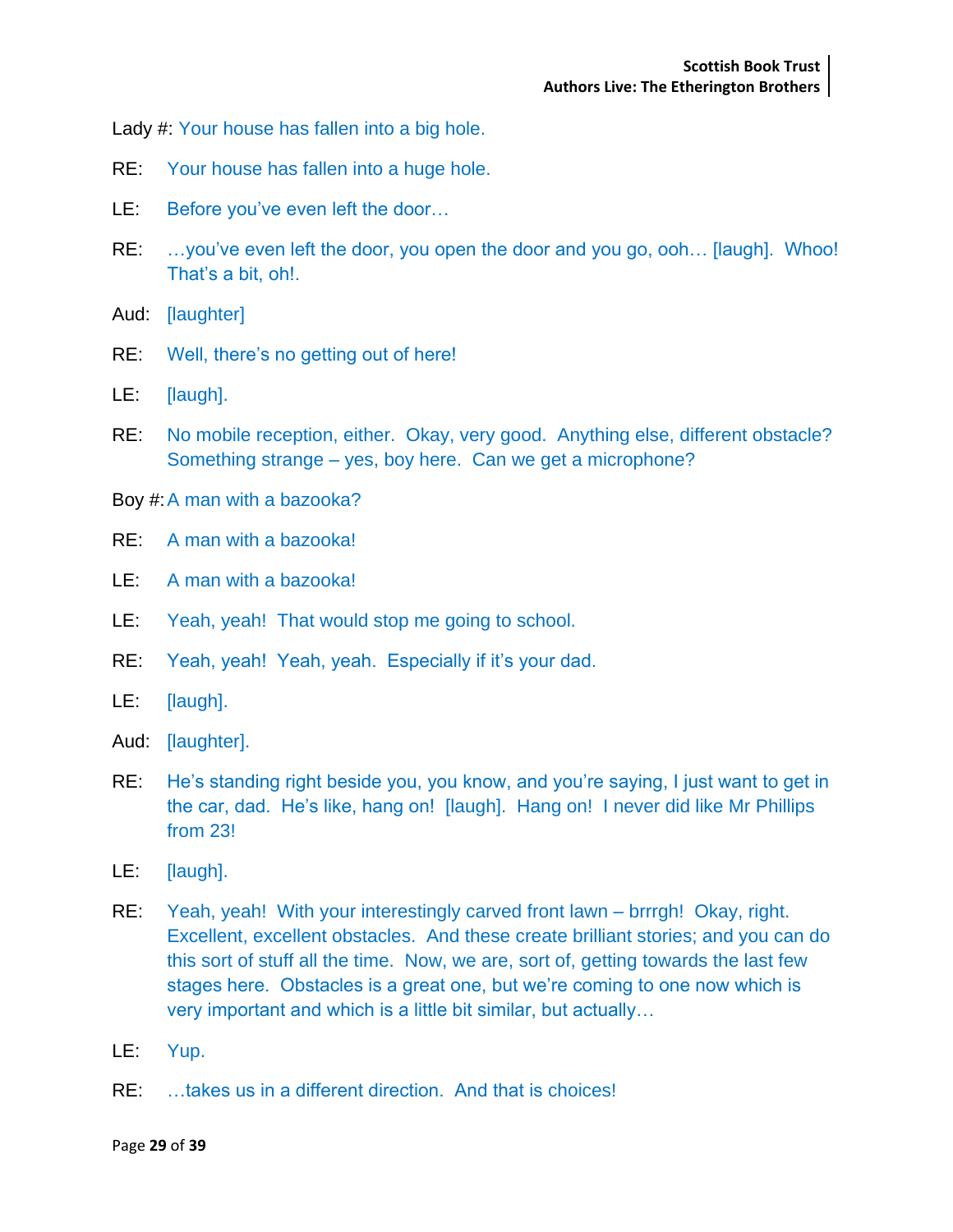- LE: Okay! Choices. Every single story is absolutely ram-packed with choices. It's all full of choices all the time, and in fact that's because our lives are full of choices. You may think your life isn't full of choices. You may think that when you wake up in the morning you have to do everything your parents say, and then they tell you to go to bed at the end of the day. But it's not true. Every single day we wake up with choices. I wake up in the morning and, you know, I can get out of one side of the bed or the other. Now admittedly, one of the sides I'm going to fall out of the window, but it's still a choice!
- RE: [laugh].
- LE: It's still a choice, so every single day your life is full of choices, and you have to make these choices. Now, in stories giving your characters choices is not just a case of them saying, oh, will I do this or I do that? The choice should be really drastic; in fact the choice should be, kind of, story-changing. If you're writing your comic books and your characters have got to a certain point and you're like, oh, I'm not really sure what to do and where it's going next – give them a really difficult choice! If they are with a friend, give them a choice where they either have to leave the friend behind or go on somewhere with them, but maybe it's even more dangerous. Give them a choice about whether they go down this road or that road; decisions that will affect the story, so the reader really feels like the character is, kind of, a little bit in charge of their own destiny, but they're having to make these difficult choices.

Now, what we wanted to do is, one of the greatest ways of creating a story with choices is a, sort of, choose your own adventure story, where you give your reader the choice and then they choose where the story goes. And we're going to get you guys to do that with us live today. So we are going to enact a story, and you guys are going to decide what happens next all the way through. So would you like to…

- RE: Okay, yeah, let's begin this. Let's say we've been creating a fantasy story, okay, a classic fantasy story. And our heroes have travelled a long way; they've climbed out of big holes, they've avoided fathers with bazookas, they've eaten a bit of toast, okay?
- LE: [laugh].
- RE: And they find themselves at the goal, okay. And their goal is this huge fortress, and they've heard, along the story, the reason they've taken this massive journey is that they've heard that in the toppermost, toppermost tower, okay, there is a treasure chest containing the treasure they have always dreamed of, okay; the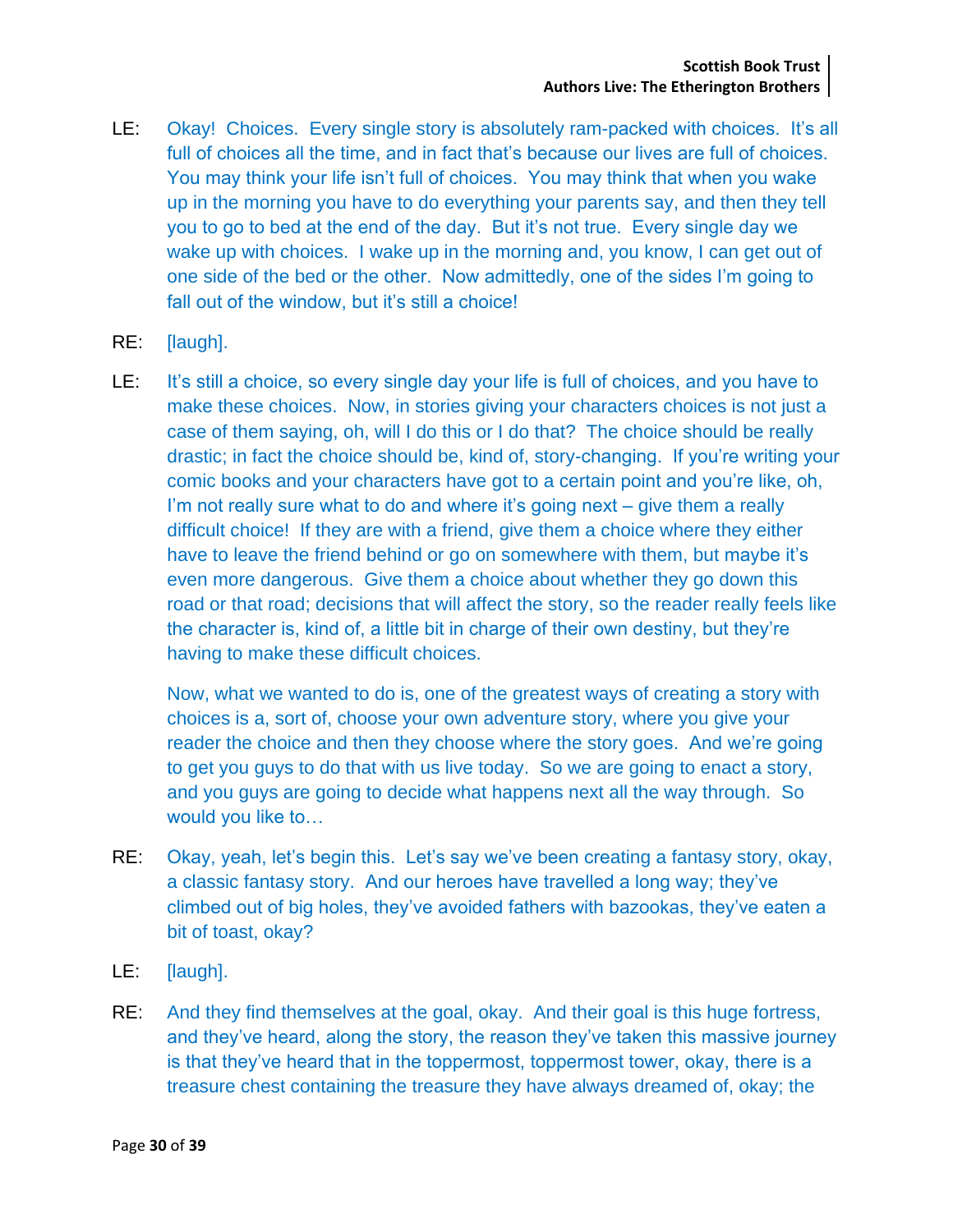ultimate treasure in the entire universe. It's right up there in that tower, okay? They've got to get there, so they approach this fortress and they approach it, and there's a huge wall, massive, 200ft high stone wall, and they see a doorway in the middle of there. So we approach the doorway; huge door. And the first thing they do is, they rip down the massive, massive sign that's made out to Harry Potter; lets get rid of that.

- LE: [laugh].
- RE: Okay. And we look at this huge door, and now, we've got choices. And obviously the first thing you think of is, well, let's knock on the door. Let's see if anyone's at home. So we [knocking sound] just make sure someone's at home. [Whistling]. And maybe I'll try once more; once more [knocking sound].
- LE: [laugh]
- RE: [Whistling]. Doesn't seem to be anybody in at the moment. Okay, you're a little bored waiting for someone to answer the door. You look around, and there in the dirt beside the door you see two toothpicks – a bit strange, you think. A bit weird. Okay. Never mind, ignore that for a second. You go back [knocking]. Still no answer at the door: so choice number one; hands up if you would like to continue knocking on the door until the end of time, and you turn into a pile of dust and guts. Or option number two, picking up the two toothpicks and attempting to scale a 200ft wall just with toothpicks. Hands up who would like to keep knocking on the door until the end of time? Some of you will; that's just fine; you'd make amazing comic book artists, because that's what it feels like.
- LE: [laugh].
- RE: Okay. Hands up who would like to pick up the toothpicks and try and scale a massive 200ft wall. Yes!
- LE: Yes! Okay, so you pick up the two toothpicks and you begin to scale the wall. [Grunting]. Not difficult, not easy, scaling a wall with toothpicks; up you go; and you're like, oh, shouldn't have had that curly-wurly at lunch. There you go. Okay, keep going up, keep going up. And you get to the top of the wall. Wheew! And the wind's blowing and you realise that although you're high up, and there's a huge, huge drop down to the ground, you're still not at the top of the tower. And you look over to your left, and you see a huge staircase arcing up to the tower, and at a rough count, you think there's one, two…ten…a thousand stairs!
- RE: [laugh].
- LE: And you think…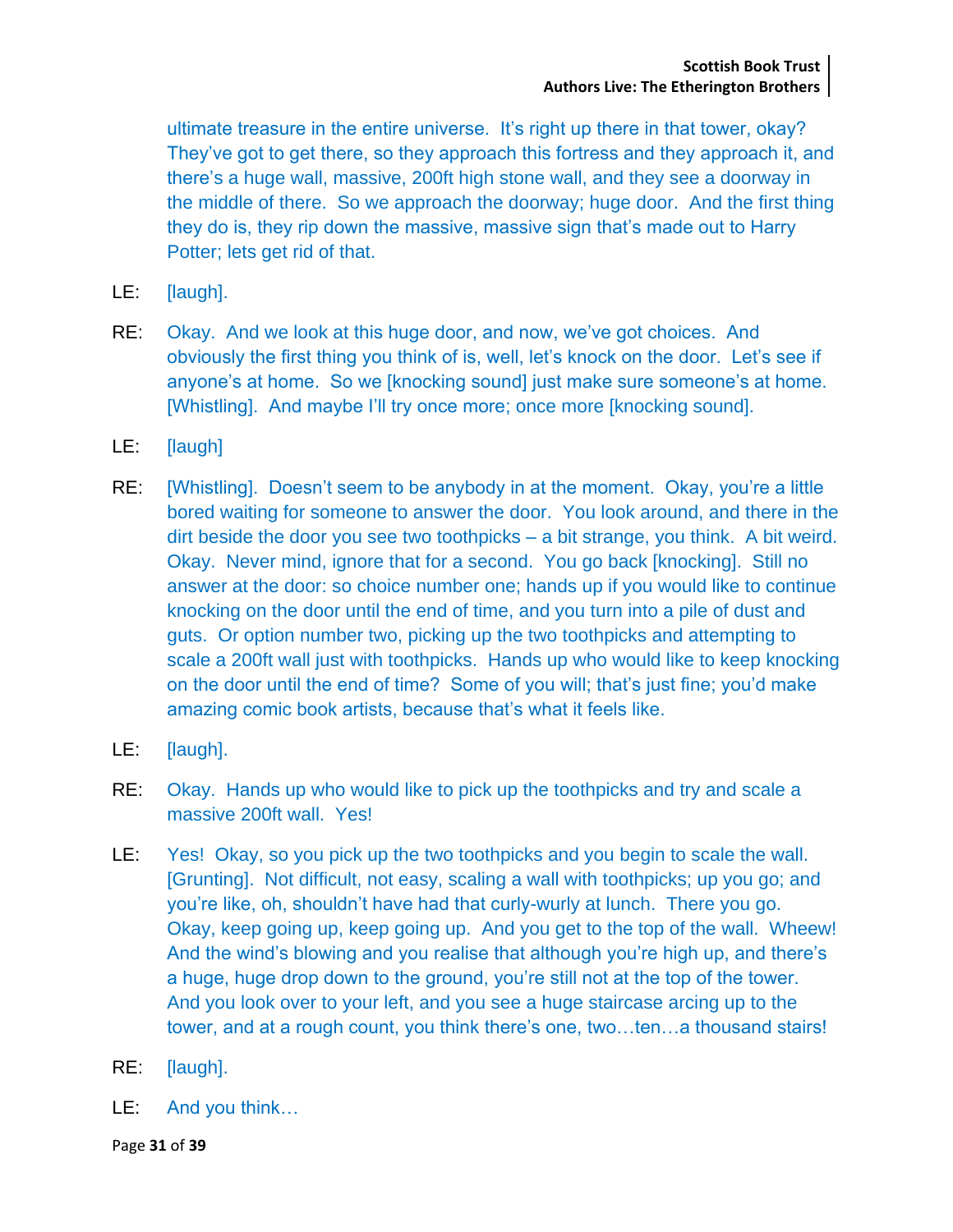- RE: That's some good counting, brother!
- LE: …that's a lot of work. But over to your right there's a cannon, and you're thinking, well, I could take the stairs, but you know, I could shoot myself out of the cannon into the top of the tower! Hands up who wants to take the stairs.
- RE: Oh yes, there's somebody!
- LE: Good cardio; it keeps you fit.
- RE: A workout there.
- LE: Hands up who wants to shoot themselves out of a cannon.
- RE: Yeah! Yes, it's cannon time! Okay, let's get in this cannon; okay. One leg up, one leg up; and a sexy, sexy cannon dance.
- LE: [laugh].
- RE: Okay; oh, my bum's got a little bit bigger since last time. Okay. Oh! Okay, I'm in the cannon; there's the tower up there; I lean a little bit forward. Yeah, oh yes, I can see a window; I can see a window up there. Okay, I lean a little bit…okay, and there's a long taper coming out of the side of the cannon. We're going to light this: crrrgh! This is going to fire the cannon. And about halfway down the burning taper you start to think to yourself, I'm not sure this was a good IDEA!
- LE: [laugh].
- RE: Pheww! Through the window; stained glass tumbles everywhere, and you find yourself in this immense corridor stretching away into the distance. And at the very end of the corridor you see this giant, ornate treasure chest, okay, in which is the supposed ultimate treasure of the entire universe – okay? But between you and the treasure chest there is an absolutely massive snake, okay? And its head is right in front of you – there's no way past – and this thing looks mean; it looks ready to eat you good! Okay? Choices!
- LE: [laugh].
- RE: Okay, choice number one: do you sit down with the snake and try and work out its problems?
- Aud: [laughter].
- RE: I mean, why so angry?
- LE: [laugh].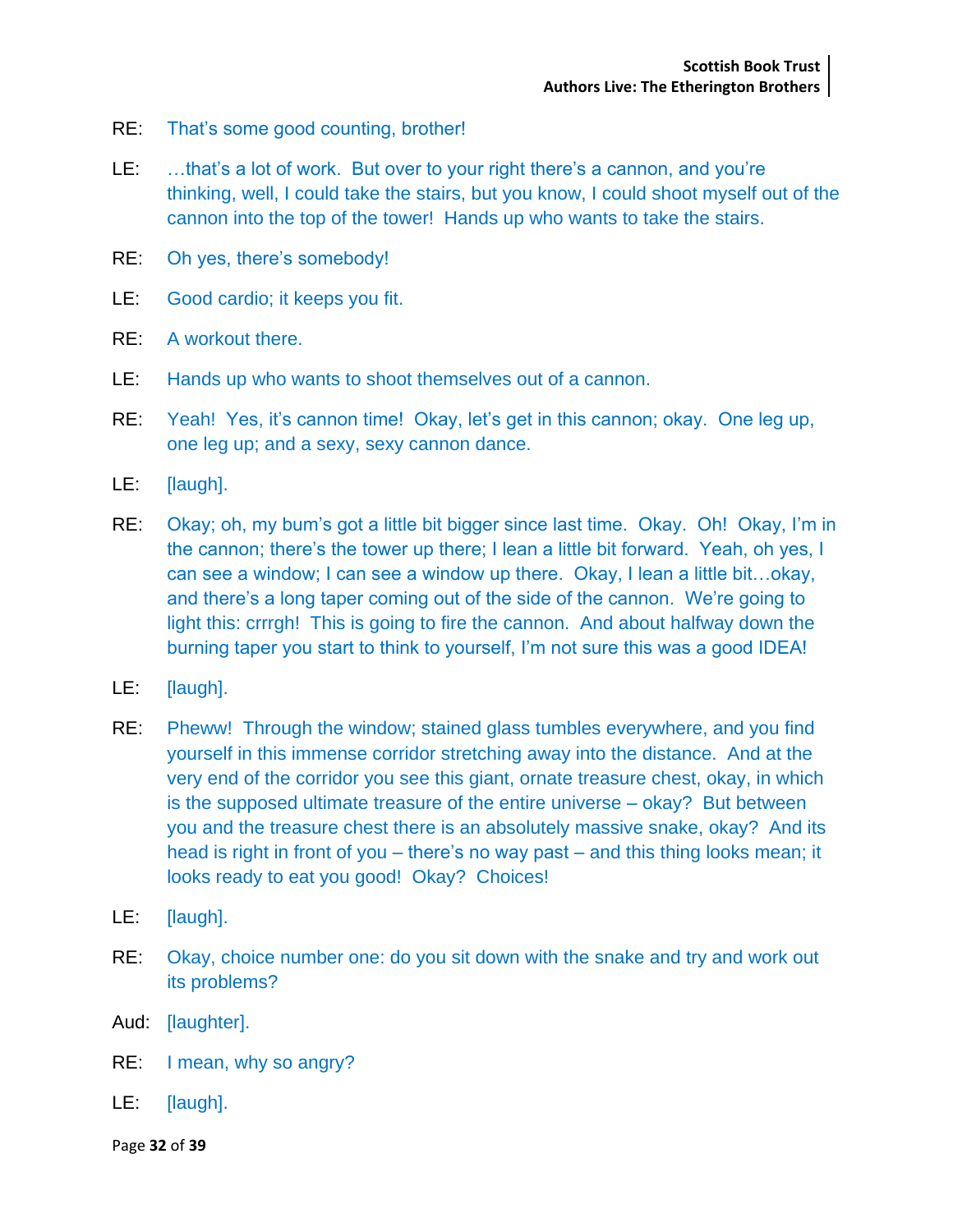- RE: Was it something your mother did when you were younger?
- LE: [laugh].
- Aud: [laughter].
- RE: Did you not get enough hugs? I mean, we can talk about this; we can discuss this. I'm sure we can work through all your problems; you don't have to eat me. Okay; that's choice one. Choice two, you could curl up in a ball, let the snake eat you, and two days later pooh you out next to the treasure chest.
- LE: [laugh].
- RE: Hands up who wants to work out the snake's problems.
- LE: [voices overlap 00:50:15].
- RE: Some of you: good, future social workers, that's what I like to see. Hands up who wants to get swallowed by a snake and poohed out two days later right by the treasure!
- LE: [laugh].
- RE: Yes! Snake pooh!
- LE: Okay, so as you saw there, the choices, they're not always I definitely want to do that, or I definitely want to do that; but what you found was that your readers, you guys, always want the choice that is the most interesting, the most funny or dangerous for the character, or has the most potential for something even better to happen next. So when you're creating your stories, think about that, and it will make it more enjoyable for you as the writer and as the artist, and it will make your readers absolutely love it, because they never know what your characters are going to do, and they just want them to go into that next dangerous situation.

So we spoke briefly there about treasure.

- RE: Yeah, let's get to treasure!
- LE: Now, there's one thing we've talked all about all the things you tell your reader, and all the ideas you give your reader when you're writing your story, and all the things you want to think about when you're creating your stories; but actually, there's one bit of story-telling where you do nothing, and it's actually the most powerful bit, quite often. If you think about horror stories, quite often the scariest moment of a horror story is not the blood and guts and arms coming off, and all that sort of stuff; it's the bit where the characters are in the house, and there's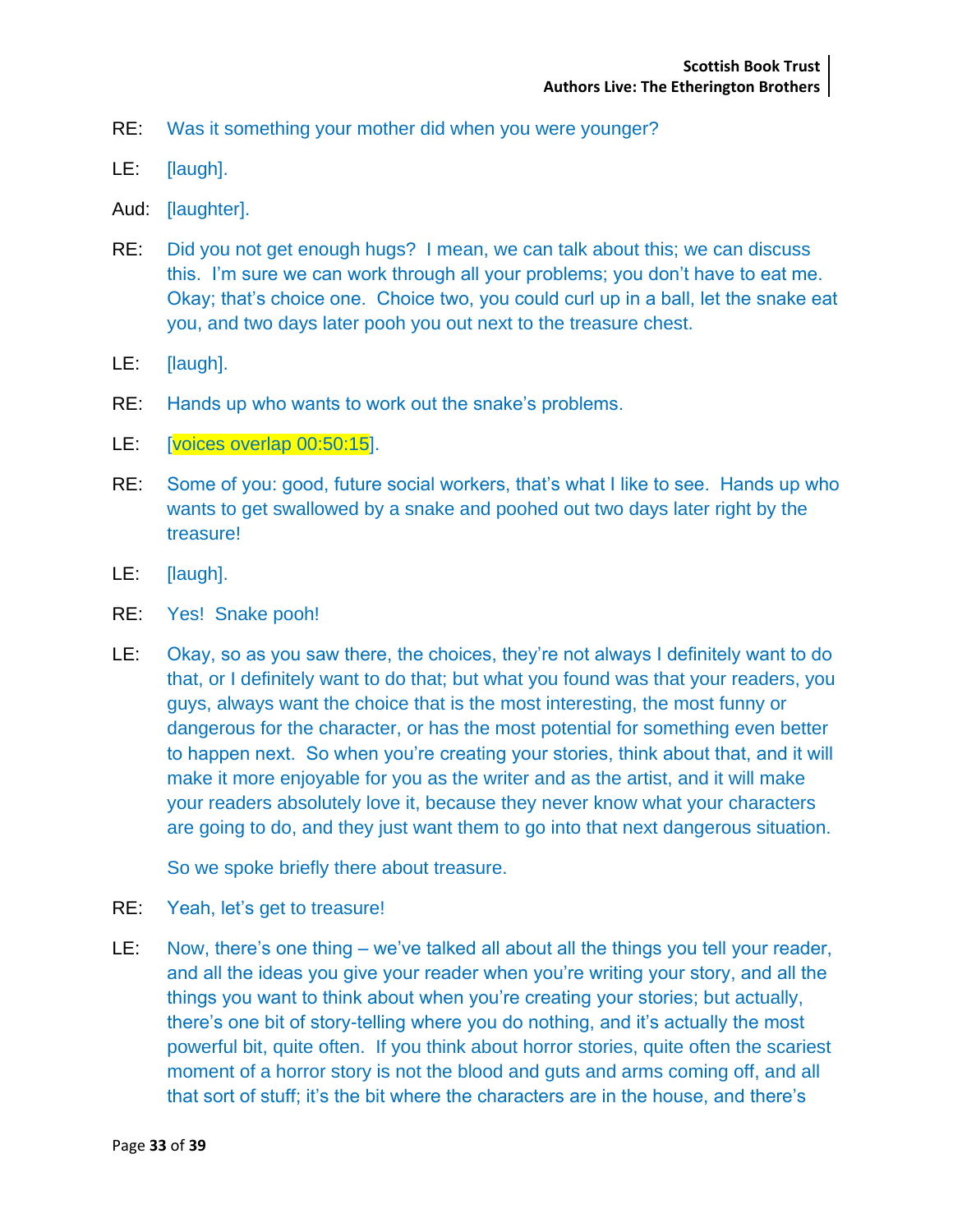someone or something outside, and they don't know what it is. And they can hear something scratching around outside, and they don't know what it is.

And we as the reader, or as the viewer if it's a horror movie, our imaginations at that point are like a firework display; we are imagining the worst things that could possibly be outside the door. The writer hasn't had to do anything; they've just said, the most terrible thing you could imagine is outside the door and it's trying to get in. So when you're creating your stories, think about what you don't show the reader; think about the thing that you hide from them, or leave it up to them to imagine what it is, and they will invest in your story and fill in the blanks.

For an example of that, if I said to you guys, you've climbed up this tower, and at the top of this tower is this unbelievable treasure in this treasure chest; if I asked you guys to put your hands up and tell me what the greatest treasure in the world was, you would all…

- RE: Let's see, let's see what it is!
- LE: Okay, right, hands up!
- RE: What's inside the treasure chest?
- LE: What would be the best thing ever to find in this treasure chest?
- RE: There's no such thing as a wrong answer, because this is your treasure chest; your ultimate treasure.
- LE: Okay.
- RE: Let's go to…now, the girl who has put her hand up; this time she wants to say. Right okay, what do you want inside the treasure chest?
- Girl #: Gold.
- RE: Gold!
- LE: Gold! Good, a classic one. Money! Mon-ey!
- RE: Cold, hard cash.
- LE: Cash! Okay, that's a good one. That's a good start. Let's have another one, let's have another one.
- RE: All different.
- LE: Something different, something different. Okay, roving mike…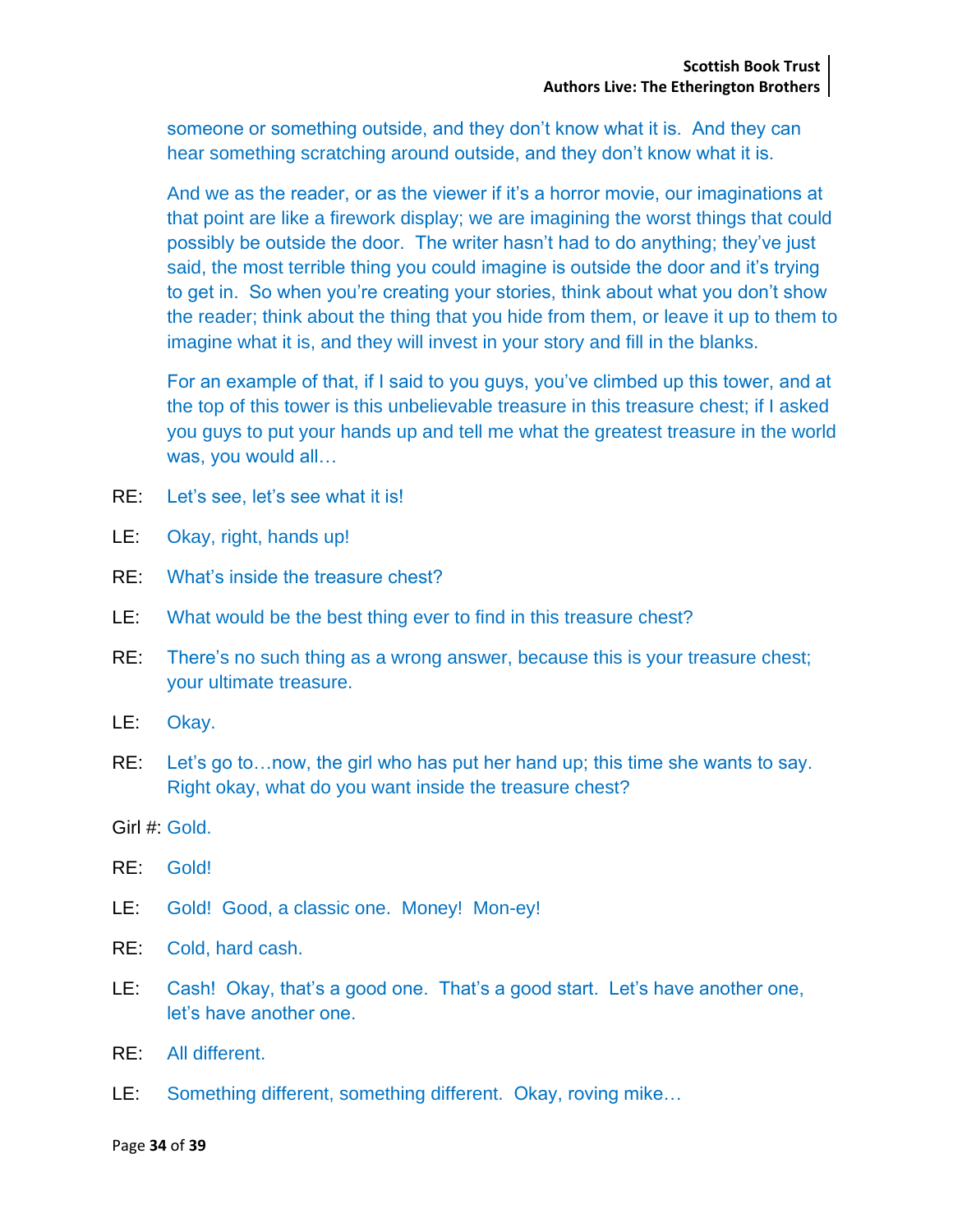- RE: Look, two feet and two hands.
- LE: Yeah, he's got feet up. That wins.
- RE: Two feet and two hands. That one definitely gets picked.

Boy #:Toast.

- RE: Toast [laugh].
- LE: Toast! Yes! Yes! It was a long climb, wasn't it? Because if you've been on the road adventuring for five solid weeks, gold is no good to you!
- RE: [laugh].
- LE: Especially if you're hungry; but a piece of delicious toast! Just toasted the right amount, just there with a glass of milk or orange juice; that is a true treasure, okay?
- RE: [laugh]. One more; I want one more, because that one was funny. Okay, somebody I haven't...this boy here, yes, yes?

Boy #:A treasure map.

- RE: A treasure map!
- LE: A treasure map! The treasure is...
- RE: Because it's both…
- LE: …another adventure.
- RE: Well, it's both giving and taking at the same time.
- LE: Yeah, yeah, yeah.
- RE: You get all the way there, and you go, yeah, treasure map…a treasure map? I thought I was reading a treasure map!
- LE: Has anybody ever heard the word 'cliff-hanger'? A cliff-hanger is a bit in the story where you leave your reader wanting to know what happens next when they turn the page; and everybody talks about that bit, but the most important bit of the cliff-hanger is that when they get the solution, the person grabs onto the ledge, you instantly then give them another cliff-hanger. And that's what we've just done there; we've climbed up and gone through all this stuff, and what's in the treasure chest? What's in it? We open it up – it's a treasure map!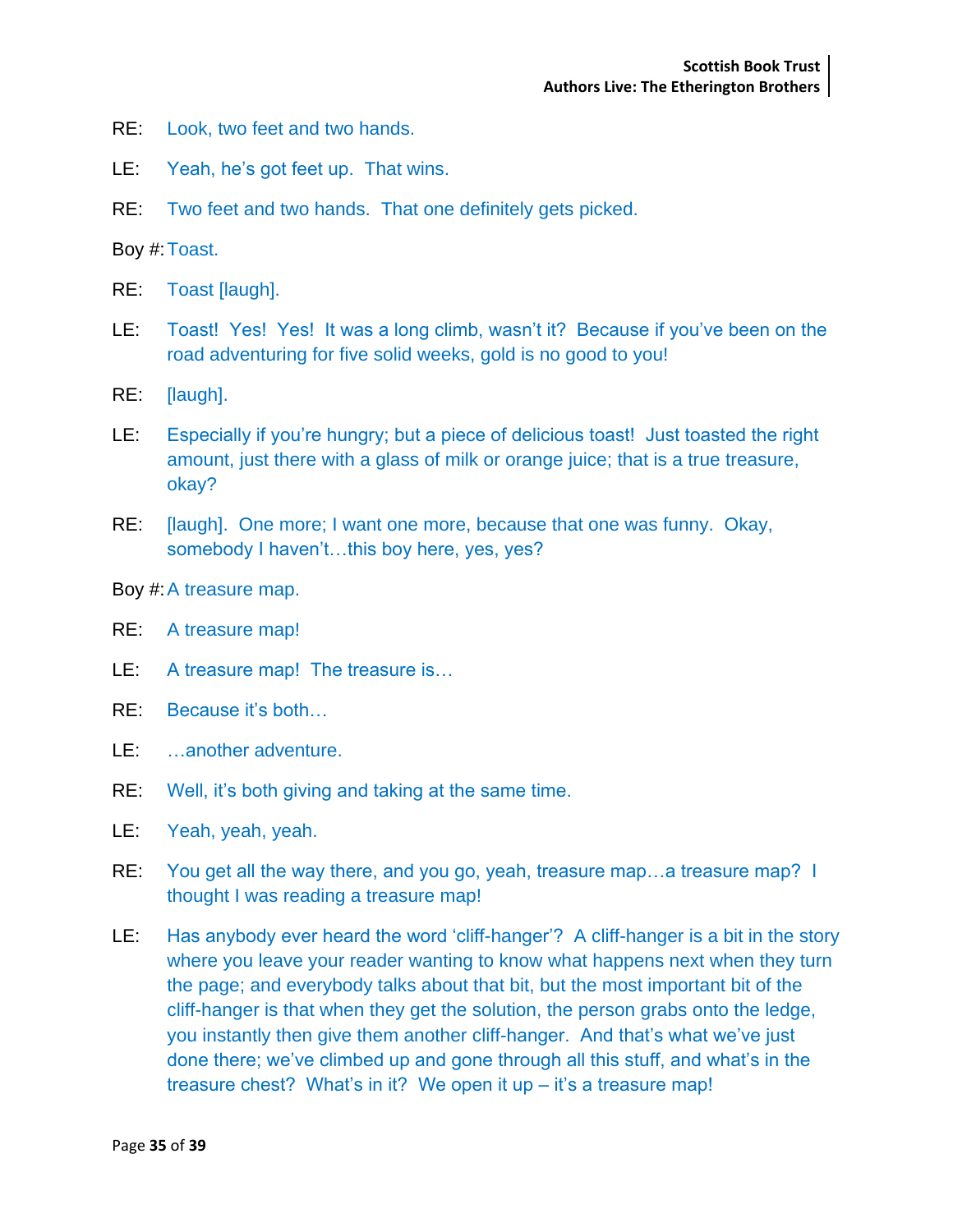- RE: [laugh].
- LE: That's another cliff-hanger! What's this a treasure map to? If this was hidden here, whatever is hidden on this map must be really good! Two bits of toast, maybe.
- RE: How many snakes are going to need to pooh you out for that map?
- LE: Okay, so…Right, so we're coming to an end, now. Now, we've talked loads and loads about why we love making stories and why you guys should enjoy making your own comics, but we thought we'd give you one more quick example. Are you ready for some sound effects?
- RE: I'm always ready.
- LE: One more example of just how many things you can fit into stories, into comic books, and how varied these things are. So we will go through this list, and Robin will try to…you'll present them as you go.
- RE: I'll be doing my very best. Here we go.
- LE: In a comic book, you can have: action…
- RE: Hah!
- LE: Danger.
- RE: Oh!
- LE: Comedy.
- RE: [Loud laugh].
- LE: Romance.
- RE: [Kissing noise]
- LE: [laugh].
- RE: Ahh!
- LE: [laugh]
- RE: [Kissing noises].
- LE: [laugh]. Monsters.
- RE: Arrgh!

Page **36** of **39**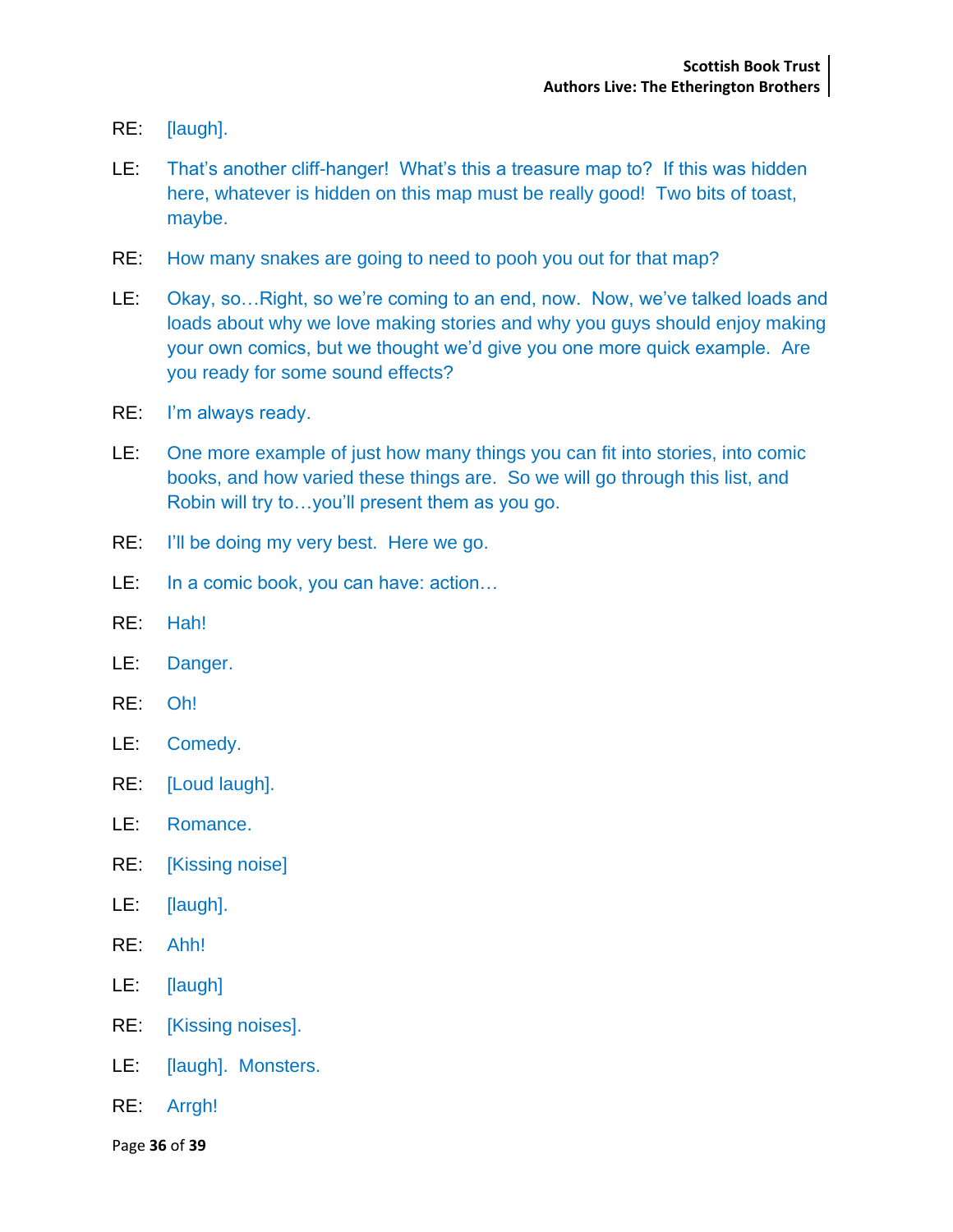- LE: Mayhem.
- RE: Arrgh, arrgh!
- LE: Oh sorry monsters.
- RE: Arrgh, arrgh, arrgh…
- LE: Monsters…
- RE: Arrgh, arrgh, arrgh.
- LE: [laugh]. Mayhem.
- RE: [Inaudible 00:54:57].
- LE: Heroes.
- RE: [Manly laugh].
- LE: Villains.
- RE: Brains…
- LE: [laugh]. Magic.
- RE: Pizzamm!
- LE: Explosions…
- RE: Pow!
- LE: [laugh]. Unusual hats.
- RE: Oh, would you just look at my hat! Ever seen a hat like this before? I don't think you have; this one is unusual!
- LE: Wild beasts.
- RE: Brains…
- LE: [laugh]. Cursed sausages.
- RE: Sizzle…wait, wait a minute, wait a minute…
- LE: Have another go, have another go.
- RE: Cursed sausages: I can do it better than that. Sizzle… [sigh].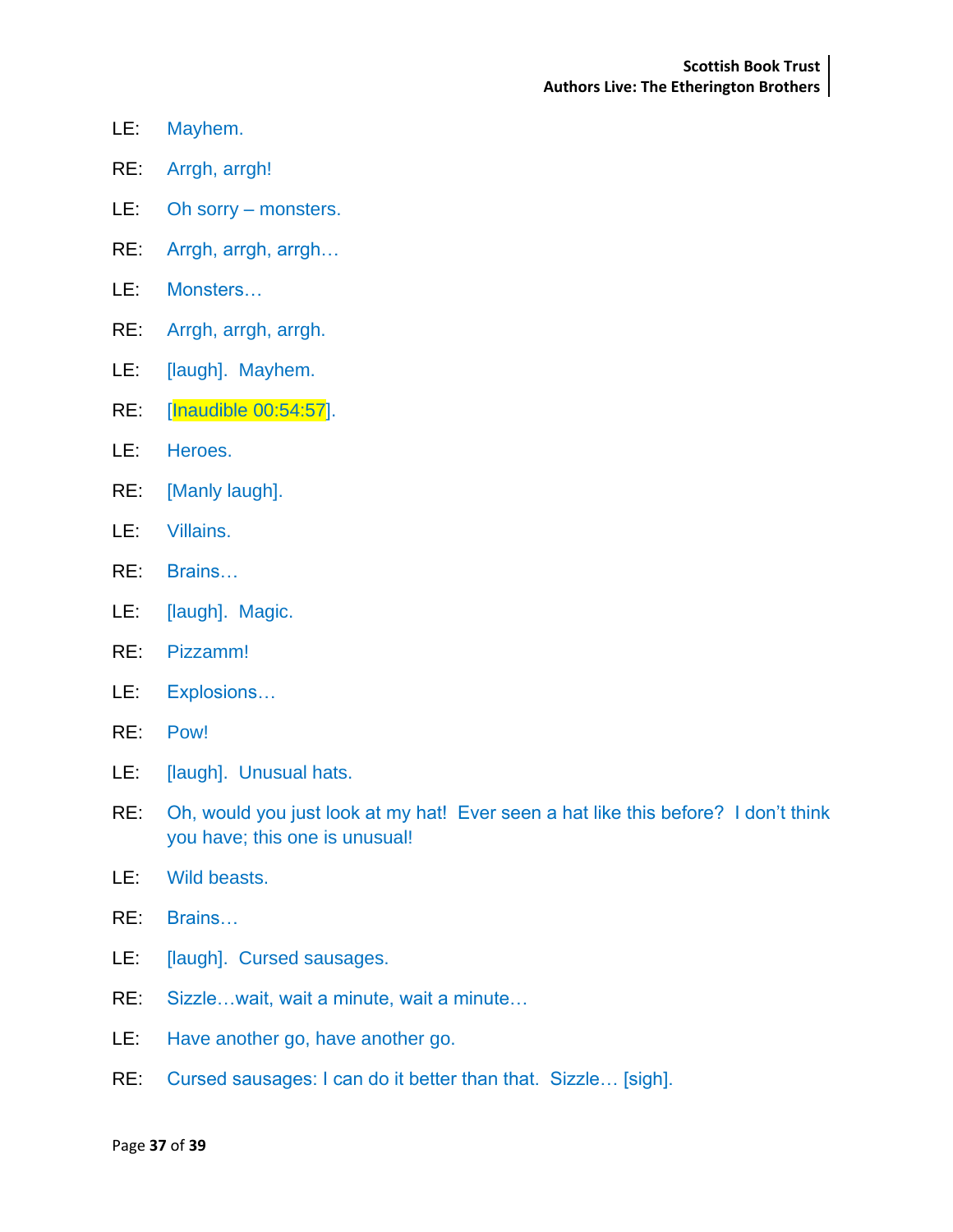- LE: That's good enough. A legendary weapon.
- RE: SIZZLE!
- LE: [laugh].
- RE: Rah! [Puffing and blowing].
- LE: Secret doorways.
- RE: [Creaking noise].
- LE: Chain mail underpants.
- RE: Oh!
- LE: Yeah.
- RE: Oh, oooh!
- LE: That's going to chafe.
- RE: Ohhh!
- LE: That's why they all moved so funny in the Hobbit.
- RE: It's going to leave a mark!
- LE: [laugh].
- RE: Oh, I don't want to go adventuring in these. Umm! Crrgh!
- LE: Mazes.
- RE: Oh, I can't find my way out of here.
- LE: Skulls
- RE: [grunt].
- LE: Surprising occurrences.
- RE: Something just happened over there.
- LE: [laugh]. Traps.
- RE: I beg your pardon?
- LE: Traps.